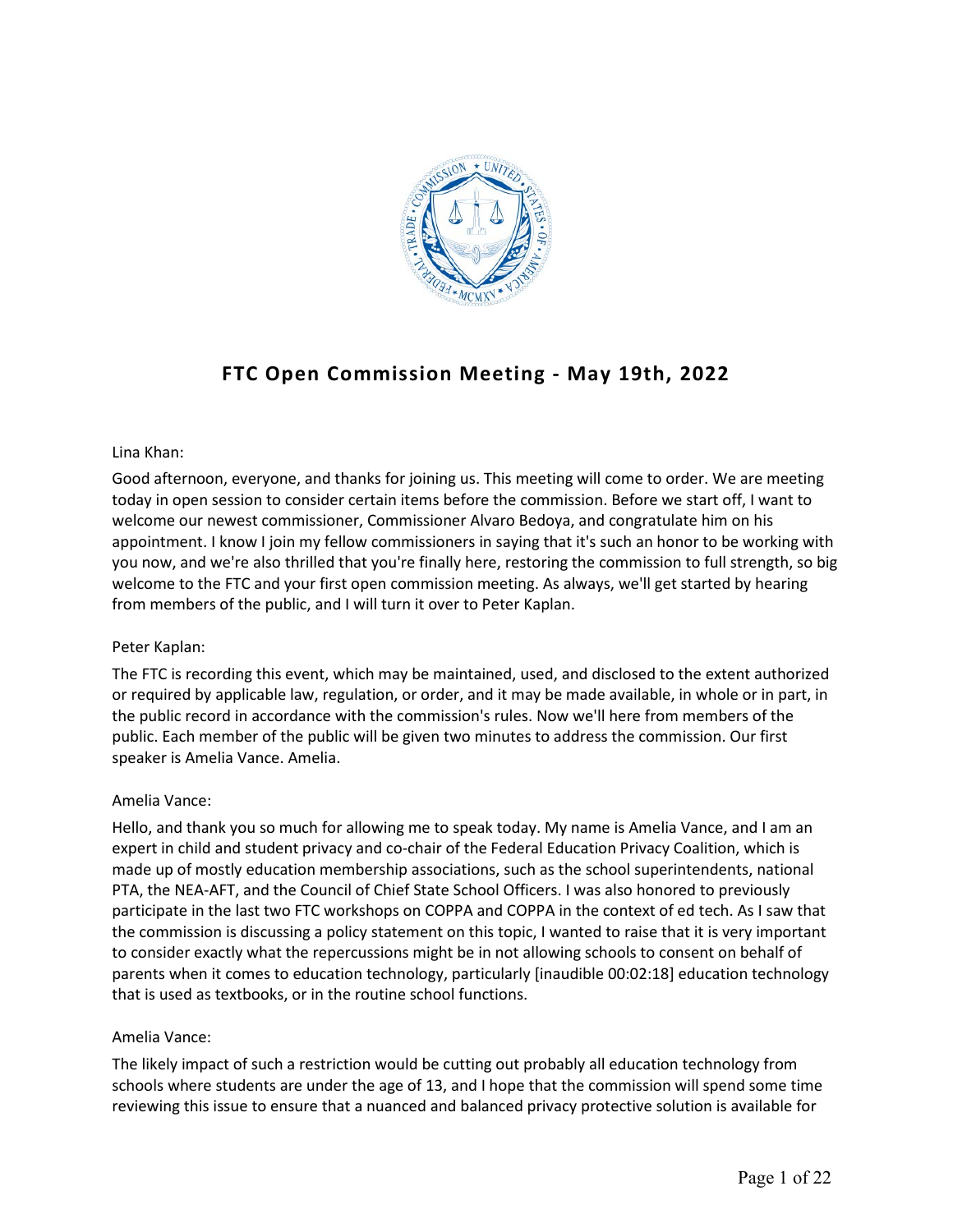both students' privacy, advocates, parents, and others to provide the best education to children. Thank you so much.

### Peter Kaplan:

Thank you, Amelia. Our next speaker is Elana Zeide. Elana. Elana, I think you're muted.

#### Elana Zeide:

Ah. Thank you. It would not be a Zoom call without that. So, I'm Elana Zeide. I'm an education and youth privacy expert and president of the University of Nebraska College of Law. Thanks for listening to me. I go sort of right on and consult with educational companies that use youth and student information, and for me, as the FTC is considering changing regulations and revising its policies, there are two really crucial components. One is that parents understandably want more control over schools' choice of education technology, and often, the technologies are not sufficiently privacy protective, or validated in terms of their efficacy, algorithmic accountability, potential for algorithmic bias. At the same time, it would be incredibly burdensome and chaotic to permit parents to opt out individually, of specific technologies.

### Elana Zeide:

As a result, I think it's important that your policies encourage, if not require, sufficient transparency for the parents and the public to be reassured that schools are conducting their due diligence before they adopt and consent to the use of education technologies on parents' behalf. There needs to be transparency both on the specific school and district level, and ideally, transparency regarding school practices overall, perhaps with some overall research or information that you might be able to collect.

#### Elana Zeide:

There also needs to be clarity for educators, in terms of what they need to do to conduct their due diligence, and I think limits on the degree to which individual teachers can consent and use technologies without district or school approval. Vendors, I know are also in a difficult position, because they are in some ways at the mercy of schools' own practices, and I know in many cases, they feel uncertain as to whether the schools are in fact doing the due diligence, and again, obtain the consent as they should be doing, leaving vendors in a bit of a bind. In any case, I think it's important to strike a balance here, between parents' understandable desire to control and govern the information that is disclosed about their children with the practicalities of the educational environment, and a certain need for a uniformity of practice to ensure that school administration can [inaudible 00:05:57]

Peter Kaplan:

Thanks, Elana.

Elana Zeide:

Thanks.

Peter Kaplan:

Thank you. Thanks a lot, Elana. Our next speaker is Sandra Garcia. Sandra.

Sandra Garcia: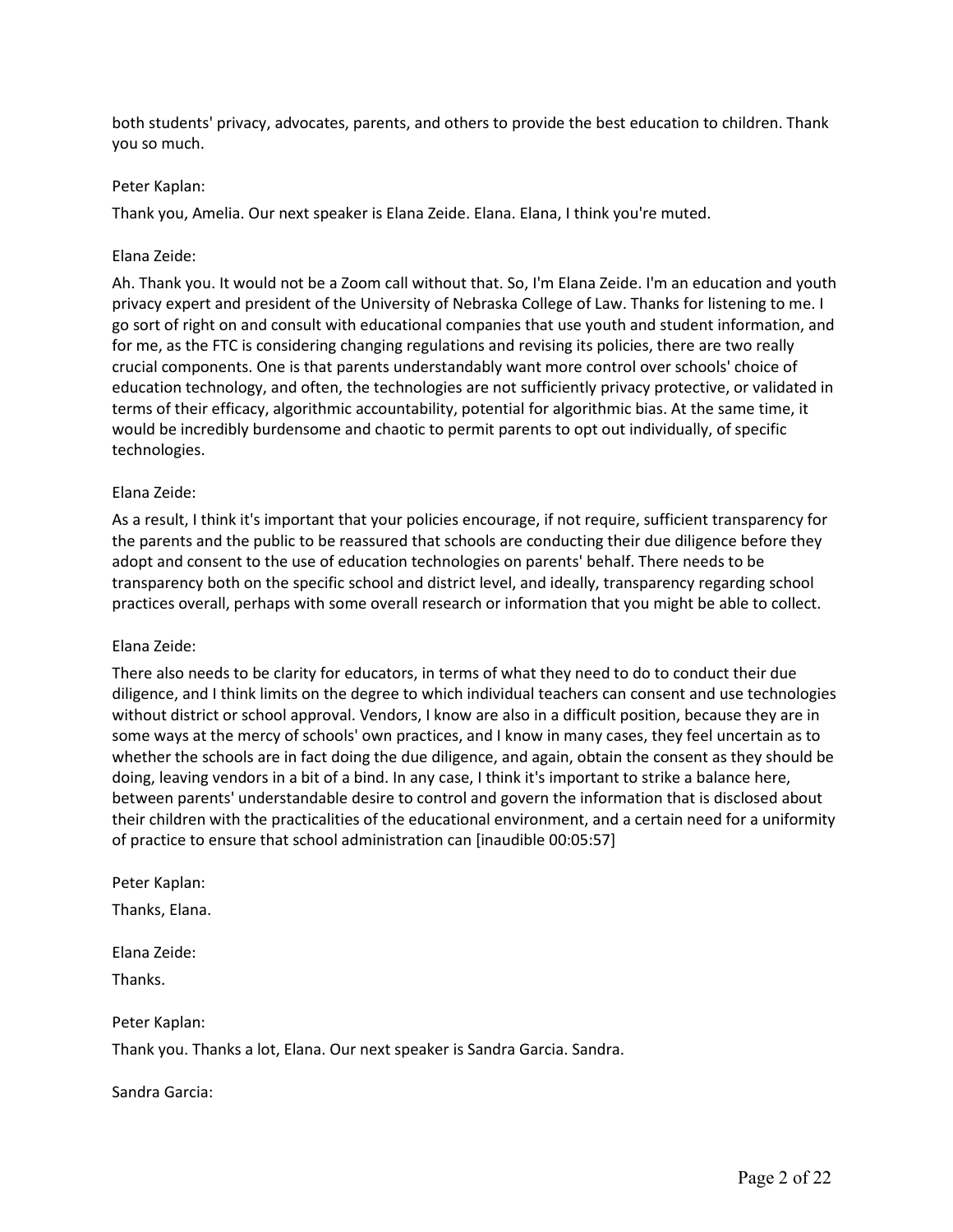Thank you for this opportunity to speak. I come as a consumer, a daughter, and an advocate for the public, and I spent countless hours these last few days on all federal agency websites in search for help and answers, and I'm very grateful for all the hard work and effort in protecting and guiding consumers and identity theft. Unfortunately, I have found a detrimental loop in the system, and wish to make the FTC aware, and can only hope the matter will be considered and addressed. We have great information available to the public on what to do when we're victims of identity theft, and steps to remedy it, and every individual in this country faces that daunting prospect of having their identity stolen.

### Sandra Garcia:

However, there's a very specific situation that all federal agencies have failed to address, and in short, recognize that we are in a reactive state, where until there's a monetary loss, no agency will so much as investigate, although they recognize it is a serious problem, and when an individual fraudulently uses someone else's Social Security number for employment, they can do so to a point of remaining under the radar, so to speak. This is not new, and in fact, many can get away with this for years if they do it correctly, and I personally have an elderly father who has been retired for decades, and it's not until now that we come to realize someone has been using his Social Security number strictly, so far, for employment these last eight years, and I've spoken to absolutely every federal agency, including the police, all to be told, "Unless there's a monetary loss, even though someone's clearly using your Social, we cannot take action, until this individual attempts to take further financial steps."

### Sandra Garcia:

I personally work for a federal agency, so I'm very familiar how difficult it can be to enact a new law or process. However, I also know that unless we take an initial step to look into the matter, nothing will ever get done. So I do plead with the FTC to consider looking into this loophole that affects millions of Americans on a daily basis, and many not even aware of it. But once they do, they have absolutely no one taking action, other than relaying the message that basically, "Until this becomes a bigger problem, then we can take action." Thank you for your time.

#### Peter Kaplan:

Thank you, Sandra. Thanks a lot. Our next speaker is Eileen Harrington. Eileen.

#### Eileen Harrington:

Thanks, Peter. I was a career senior executive and civil servant at the Federal Trade Commission for more than 27 years, serving as executive director, acting BCP director, associate director for marketing practices, deputy BCP director, assistant director, and staff attorney. I parked my politics at the door and took policy direction from the commission, as do all of the members of its career staff. I am alarmed and deeply concerned about the obvious disconnect currently between the agency's career staff and political leadership. The agency's productivity and effectiveness depend on an engaged career staff, and engagement grows from a culture of mutual respect, collaboration, and inclusion.

# Eileen Harrington:

For 40 years, this was the culture at the Federal Trade Commission, regardless of the party holding the majority. Today, it is not. The employee engagement survey is evidence. Staff departures and widely reported staff discontent provide additional confirmation. COVID is no excuse, and suggestion boxes are not the answer. What message does it send to staff when career members of the senior executive service, the backbone of the agency's management, rarely if ever meet with the chair, when staff is cut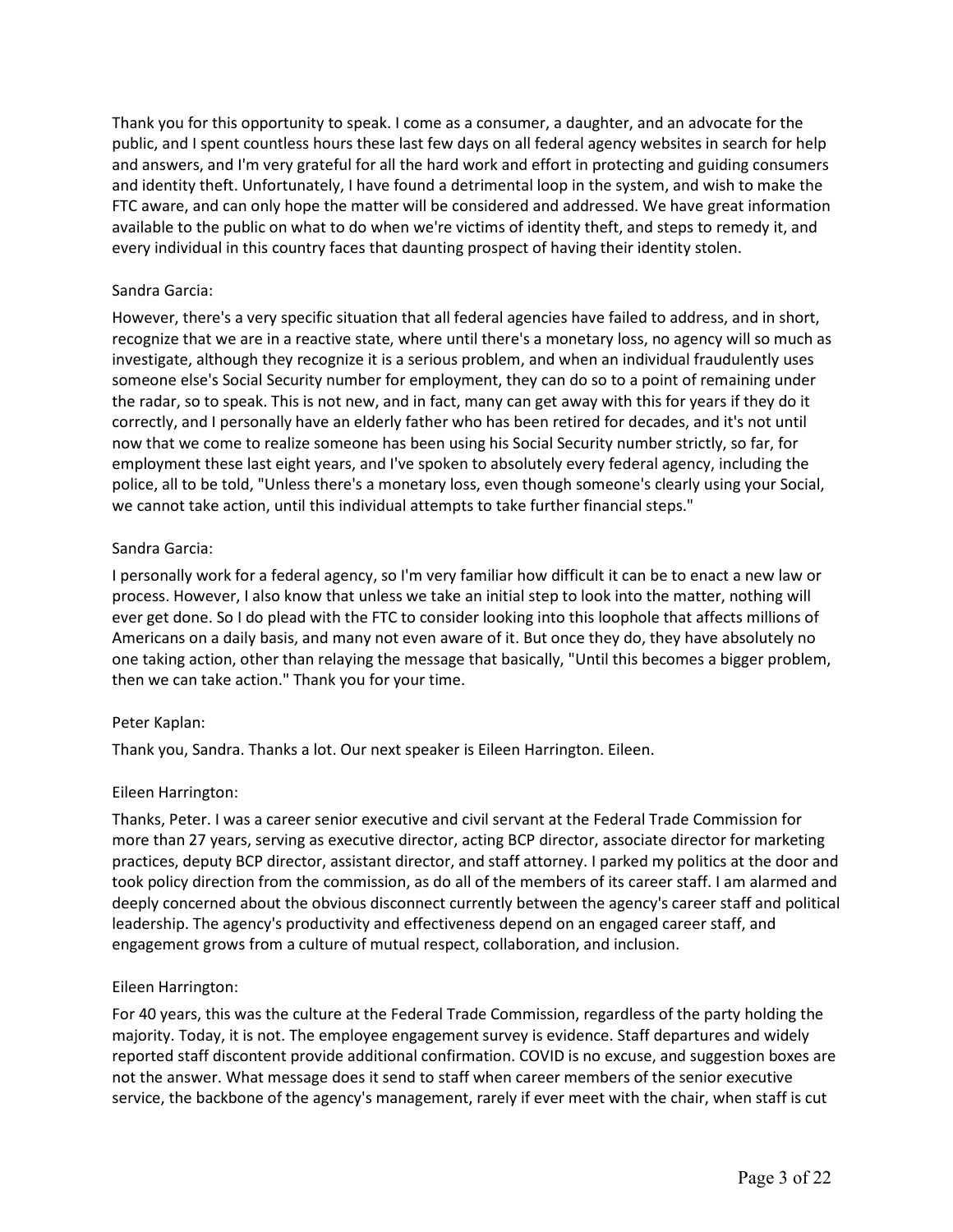out and forbidden to speak? The FTC is not a failed agency, but it's on the road to becoming one. This is a crisis. It's an urgent topic that deserves more than two minutes. It requires the humility to admit to and correct mistakes, a restoration of collegiality, at the commission and throughout the agency, and good management.

### Eileen Harrington:

People who want the agency to succeed, your career members of the senior executive service, your career staff, former career SES members, leaders, and staff members, and former political leaders for that matter, all want the agency to succeed, and can help. We are on your side. Please listen.

### Peter Kaplan:

Thanks, Eileen. Our next speaker is Sara Kloek. Sara.

### Sara Kloek:

Thanks, Peter. Chair Khan and members of the commission, thank you for allowing me to speak today. I want to extend a personal congratulations to Commissioner Bedoya on his first open meeting. I'm very happy to see you here. My name is Sara Kloek, and I'm the senior director of education policy at the Software and Information Industry Association. My organization represents the education technology industry, and we have worked closely with the Federal Trade Commission, the US Department of Education, as well as school, district, and state education technology leaders over the years on how best to protect student privacy.

### Sara Kloek:

Over the past decade, dozens of states have passed privacy laws regulating education technology. States and districts have been hard at work implementing their own privacy programs. District practices, state laws, and federal laws, including but not limited to COPPA, create a rich framework for privacy protection, student and parent rights, and enforcement by bodies like the Federal Trade Commission and the US Department of Education.

#### Sara Kloek:

My organization, along with the Future of Privacy Forum, launched the Student Privacy Pledge nearly a decade ago, and updated it just two years ago. There are currently 246 signatories of the pledge. We've also been pleased to participate, along with many other leaders in the education privacy space, at the Department of Education and FTC joint workshops held over the past few years. We look forward to hearing more about the policy statement today, and look forward to continuing to work alongside the education community to protect student data privacy and ensure students across our country have access to an equitable education. Thank you for your time.

#### Peter Kaplan:

Thank you, Sara. Our next speaker is Laura Lee Blake. Laura.

#### Laura Lee Blake:

Thank you so much. My name is Laura Lee Blake, and I am the president of CEO of AAHOA, the Asian American Hotel Owners Association. As you may know, AAHOA has more than 20,000 members, who own nearly 60% of all hotels across the United States. This segment of the economy, we have more than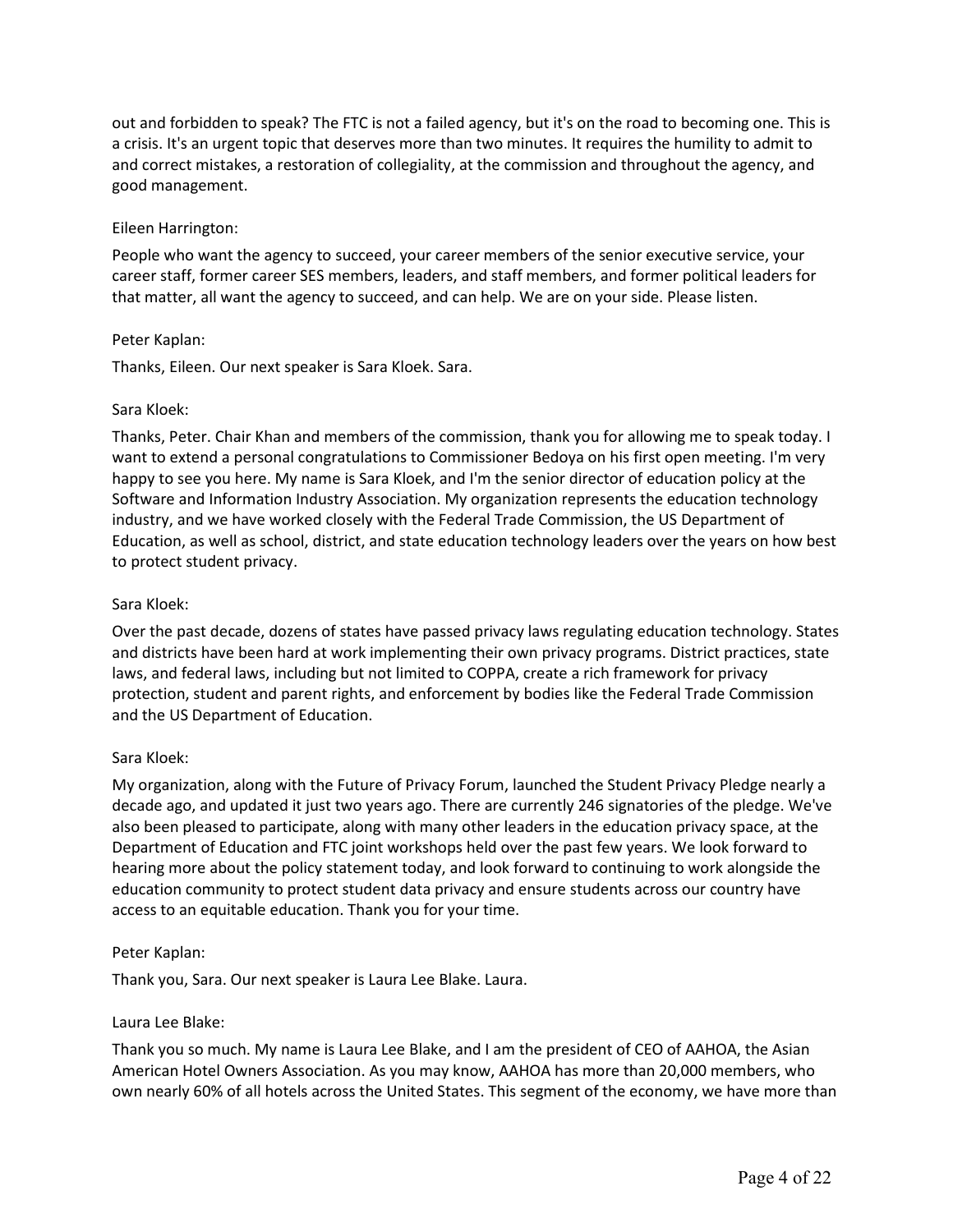80% of the franchisees in the hotel industry. There are many unfair practices in the franchising industry, especially for hoteliers. We recently revamped what's known as the AAHOA 12 Points of Fair Franchising, so I raise with you today three high concerns that we're seeing, that have gotten increasingly worse in recent years.

### Laura Lee Blake:

The first is vendor kickbacks to the franchisors. Now, the word kickbacks is a very strong word. I recognize that. We are not alleging that there's any criminal activity, but instead, what we're looking at is that there is money being given back to the franchisors, often because of a confidential agreement or coercion. The undisclosed kickbacks are rising, because the franchisors are requiring their hotel franchisees to purchase products and services from only a select group of mandated vendors. These vendors then return the money to the franchisor, excuse me, to the franchisors. Meanwhile, the franchisees are often paying double or even triple the normal price of these products and services. We are seeing numbers of up to 10% or more of a franchisor's revenues that are coming from these undisclosed kickbacks, to the tune of, for example, one franchisor, we saw a recent announcement that it might be up to 80 million or more.

### Laura Lee Blake:

A second area of concern is online travel agencies, or OTAs. Two of them have almost complete control of the industry, and with their additional charges, they are squeezing the margins of the franchisees. The franchisors are still also collecting the moneys on these amounts.

Peter Kaplan:

Thanks-

Laura Lee Blake: The final area-

Peter Kaplan:

Thanks, Laura.

Laura Lee Blake: Okay. Thank you [inaudible 00:14:56]

Peter Kaplan: Thank you, bye. Thanks, Laura. Our next speaker is Sara Geoghegan. Sara.

#### Sara Geoghegan:

Good afternoon, Chair Khan and commissioners, and congratulations on your recent confirmation, Commissioner Bedoya. My name is Sara Geoghegan, and I am a law fellow at the Electronic Privacy Information Center, or EPIC. On behalf of EPIC, I want to commend the commission for the adoption of today's COPPA policy statement. With a full slate of commissioners now, consumers across the country look to you to fulfill your mandate to protect the public from harmful commercial data practices, especially vulnerable groups, like children and students.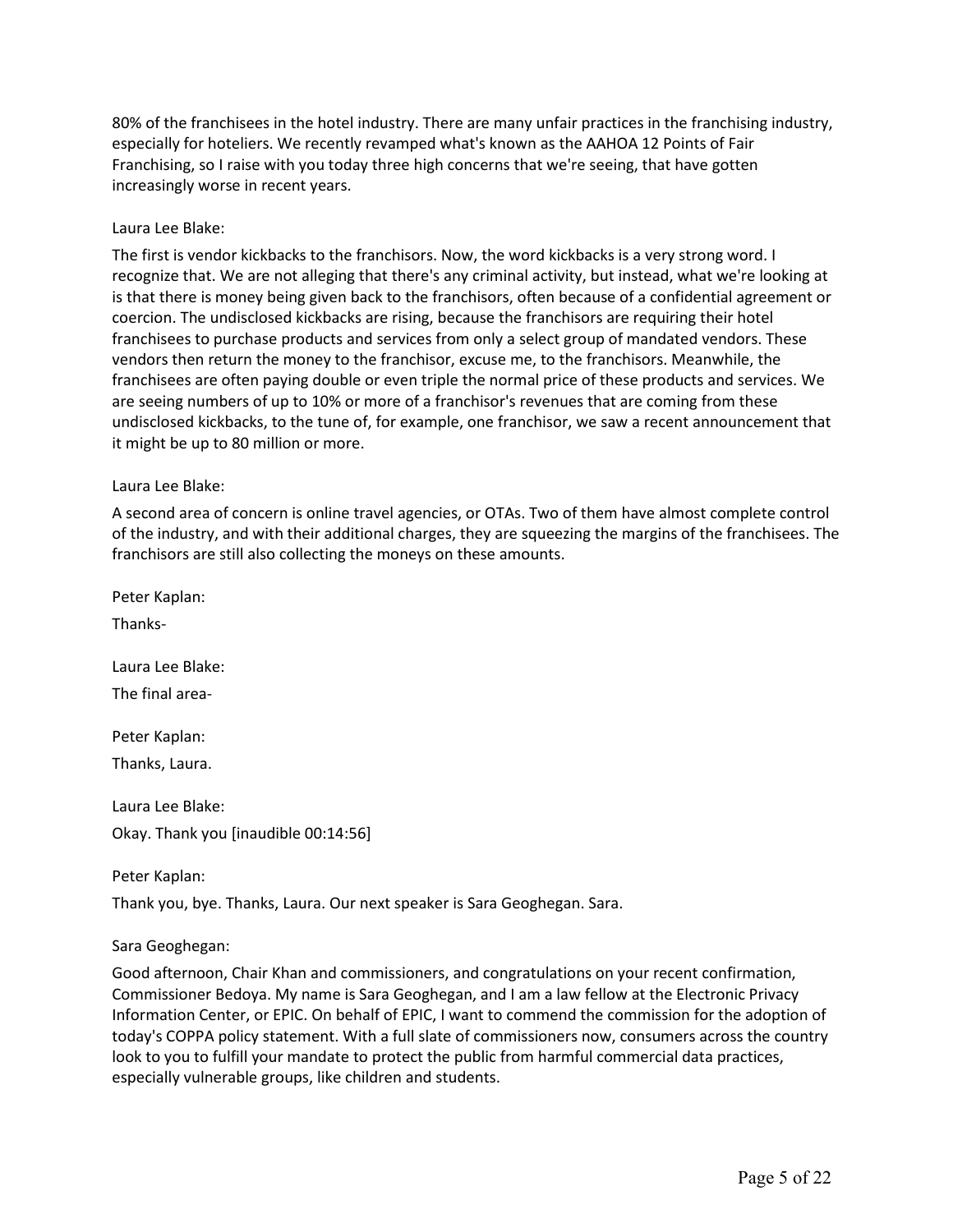# Sara Geoghegan:

As you know, the COVID-19 pandemic has exacerbated data abuses and inequalities that have already existed in many industries, including education technology. While the ed tech industry has grown enormously during the pandemic, ed tech firms have capitalized on a lack of regulation, oversight, and privacy enforcement. Ed tech systems can collect vast amount of students' personal data, sometimes including biometric data, and ed tech increasingly relies on automated decision-making tools that can reinforce discriminatory patterns, which particularly harm students of color, students with disabilities, and gender nonconforming students.

# Sara Geoghegan:

As we detailed in a December 2020 complaint, online proctoring systems use invasive techniques, such as personal room scans, facial recognition software, and eye scans, to surveil and analyze student behavior. The companies that marketed these systems contend that they can reliably and accurately flag signs of academic dishonesty, but these claims are unproven. At a minimum, these and other ed tech firms should be required to limit their personal data collection, submit to annual audits by independent third parties, and comply with basics requirements for trustworthy AI and automated decision-making.

# Sara Geoghegan:

As highlighted in a recent whitepaper, we strongly encourage the commission to use all of its authorities to protect students and children. EPIC urges the commission to undertake a data privacy rulemaking to establish a data minimization rule. We commend the commission for undertaking this issue, and implore you to build on today's COPPA policy statement to protect students and children from unwanted, unwarranted, and unnecessary surveillance. Thank you.

# Peter Kaplan:

Thank you, Sara. Our next speaker is Keith Miller. Keith.

#### Keith Miller:

Thank you, commissioners, for allowing the public to comment, and welcome Commissioner Bedoya. Congratulations on making it through that Senate process, they call deliberative, I'd call excruciating. My name is Keith Miller from Franchisee Advocacy Consulting. In that role, I am representing [inaudible 00:17:38] Asian America Hotel Owners Association and the American Association of Franchisees and Dealers. I've also been a Subway franchisee since 1988. First, I would like to thank the commission for taking a more active role in the franchise space. Today, I'd simply like to relate a concept that I think needs to be considered as we move forward.

#### Keith Miller:

I'd like to take credit for that concept, but that goes to a wise man who spoke at a recent conference, someone I know all of you know. In franchising, we know the FTC has a franchise rule or presale disclosure. Any oversight is based on whether the FDD is complete and accurate at the time it was published, but I think we need to view that differently. Well, it should be accurate, we need to get past that single point in time. After all, franchisees are signing franchise agreements up to 20 years. The FDD is outlining the business the franchisor is selling, we need to look at that document going forward as a warranty. I'll repeat that, the FDD should be a warranty into what the franchisor is selling, after all, shouldn't the franchisee be buying what the franchisor is selling?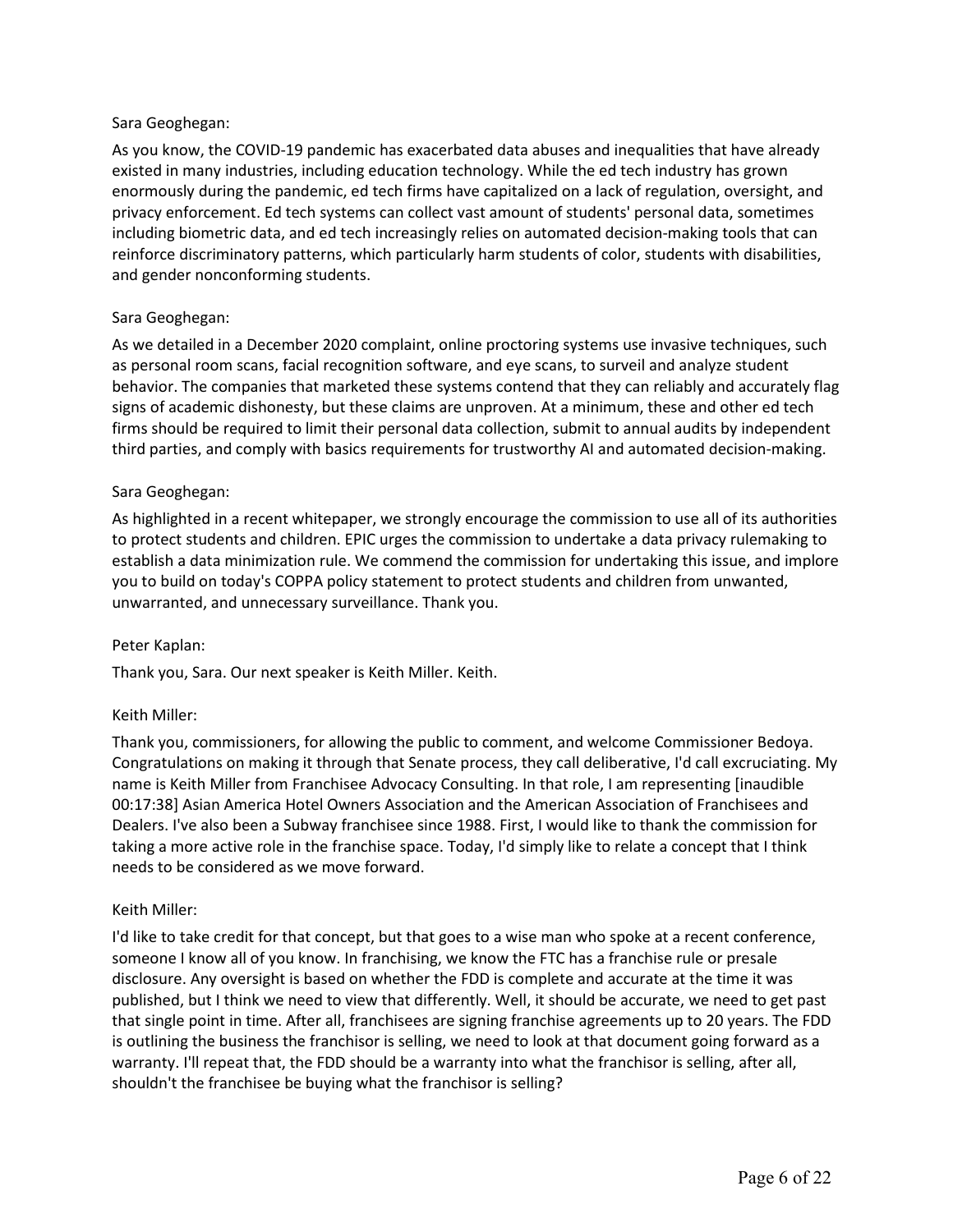# Keith Miller:

And if what is being sold is changed after you buy it, wouldn't we normally call that bait and switch? Yes, things can change, but after you buy, one party shouldn't be able to unilaterally change the terms and in a sense, void that warranty. As we move forward looking at the rule, I think it is important to protect that simple concept, to protect what the franchisee has bought is what they were sold. Thank you.

### Peter Kaplan:

Thank you, Keith and thank you to all of today's speakers. And now I'm going to turn things back over to the chair. Chair Khan.

### Lina Khan:

Thanks so much, Peter, and thanks so much to everybody who came to speak. So we'll turn now to the items we have on the agenda, the first topic on the agenda is the policy statement on education technology and the Children's Online Privacy Protection Act. I want to give a big thanks to the Bureau of Consumer Protections, Peder Magee, Jim Trilling, Mark Icon, and Kristin Cohen for their tremendous work. Not only on this statement, but more generally in their work in force COPPA, issuing rules and developing guidance relating to children's online privacy. Thank you also to Josephine Liu, Rich Gold and Liz Tucci and our office of general counsel for their input, and June Chang, Lesley Fair, and Jennifer Leach and also from the Bureau of Consumer Protection for getting the word out.

### Lina Khan:

The Federal Trade Commission's work with Congress to promote children's privacy is a Testament to its foresight and its credentials as an early leader in this field. In 1998, the commission published a report recommending that Congress pass legislation to address children's online privacy, and that same year Congress enacted the Children's Online Privacy Protection Act, or COPPA, which gave the FTC rulemaking authority to implement the law. By late 1999, the commission had used this authority to promulgate the COPPA rule.

# Lina Khan:

Although much of today's internet economy, including the prevalence of education technology used regularly in the classroom, would've seemed fantastical at the time, the original COPPA rule was drafted, the rule still applies to today's technologies. Indeed, the explosion of technologies directed to children, and in particular education technologies in our school whose adoption was hasted by the pandemic, make it more important than ever that we enforce COPPA to its full extent. While COPPA is known primarily for its notice and consent provisions, it's important for businesses to also be on notice of its provisions that govern the use, retention and collection of children's data. To this end, FTC staff drafted a policy statement clarifying these provisions of COPPA. Today's statement underscores how the substantive protections of the COPPA rule ensure that children can do their schoolwork without having to surrender to commercial surveillance practices. I strongly support it.

#### Lina Khan:

The ability of businesses to monetize user information has created a vast ecosystem of companies whose business model incentivizes the vast tracking and collection of personal data from one's geolocation and engagement with content to profiling individuals in the full set of websites when it's visited. There are early indications that these types of surveillance practices are beginning to invade ed tech, creating the risk that students will be profiled and targeted and that their sensitive information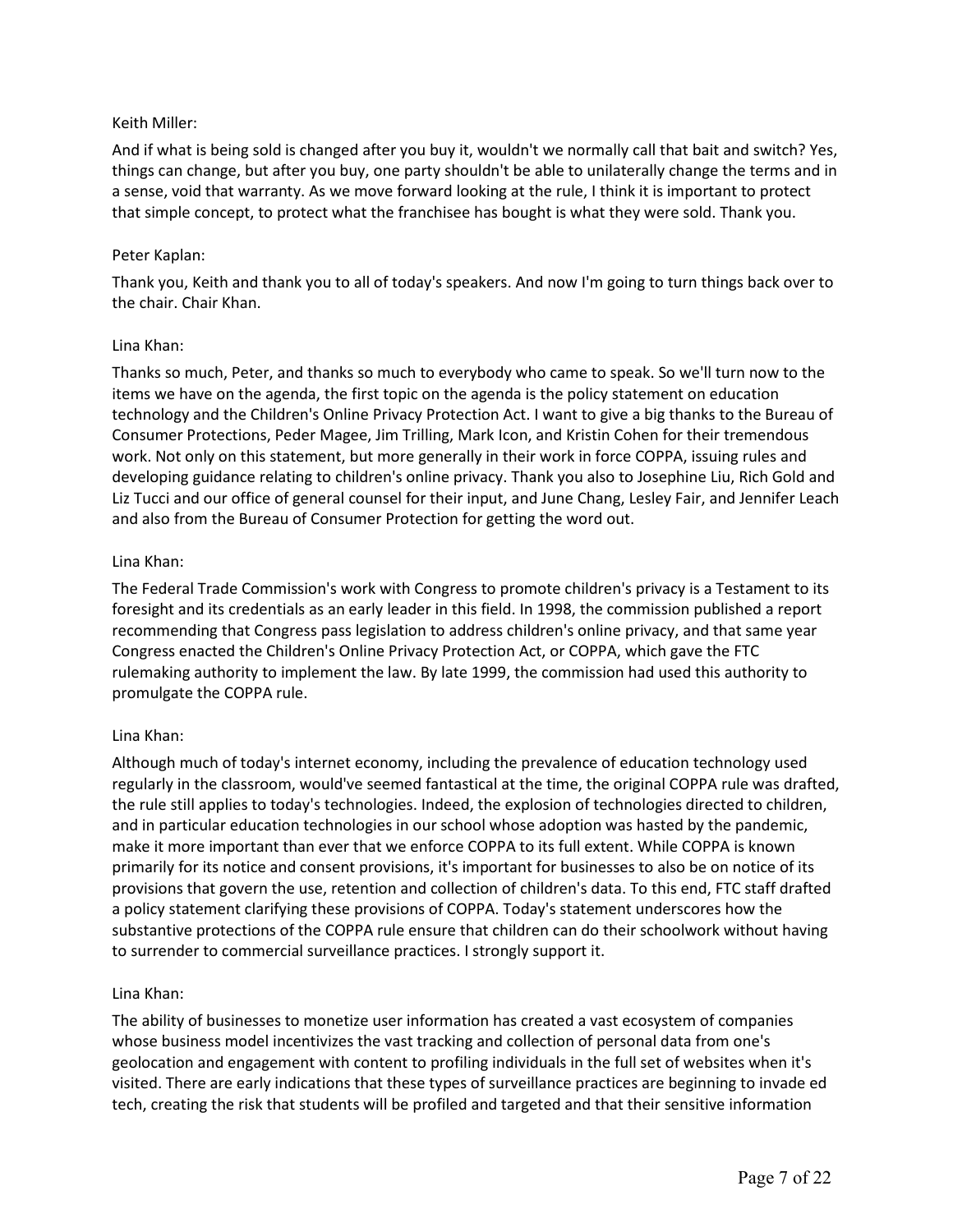could be exposed as part of a data breach. The notice in consent approach to privacy can be particularly inadequate in context where people lack real choice or alternatives. For example, a parent who is uncomfortable signing up their child for expansive tracking and data collection may do so anyway if it's the only way that the child can do their schoolwork. Fortunately, though COPPA is often thought of as a notice and consent regime, the substantive limits on what data can be collected and how it can be used and retained are also critical.

### Lina Khan:

In other words, ed tech providers and other companies covered by COPPA are prohibited from engaging in the types of data collection and monetization practices that have taken hold in other digital services. Today's policy statements puts COPPA covered companies, including ed tech firms, on notice for these prohibitions. There are a few key aspects of the statement that I'd like to highlight. First, there are clear restrictions on the types of data that these businesses can collect in the first place, specifically, the collection prohibitions of the COPPA rule forbid COPPA covered companies from conditioning access to an activity on the collection of more information than is reasonably necessary for the child to participate in the activity. That means that companies must have a reason connected to administering the child's participation in an activity that they need to collect each data field that they do collect. If a company doesn't strictly need the data for the purpose of offering the service, the company cannot require that someone provide that data in order to access the service.

### Lina Khan:

Simply put, an ed tech provider cannot require that parents or schools sign off on sweeping data collection of children as a condition of children accessing the ed tech service. Second, there are limits on how ed tech companies can use the data that they collect on children. A school's ability to consent on behalf of parents is limited to data collected in the context of educational services, this means that for ed tech companies operating based on authorization from a school district or a school, the children's data they collect cannot end up as part of any score, algorithm, profile or database that is used for targeted advertising or any other commercial use. Third, COPPA covered companies must retain such information only as long as is reasonably necessary to fulfill that purpose. This means that companies, once they collect a child's data, cannot hang onto it for speculative future uses. The commission's recent enforcement action against Kurbo, which we alleged had retained children's data indefinitely without regard to whether it was necessary for the reasons they originally collected it underscores this important provision.

#### Lina Khan:

Lastly, if an ed tech provider must collect data and must retain it, the COPPA rule also requires ed tech providers to establish and maintain reasonable procedures, protect the confidentiality, security and integrity of personal information collected from children. In other words, companies that don't keep kids' data secure are violating COPPA, whether or not they suffer a breach. Today's policy statement underscores the importance of safeguarding children's privacy protections in today's digital economy. The collection, use and retention limitations of COPPA place notable limits on digital companies operating in our schools. Though analyst tracking and expansive use of data across context have become increasingly common practices across the broader economy, companies cannot extend these practices into the context of schools and learning. COPPA is a critical tool in the FTCs toolbox, one that I'm committed for us to use vigorously, but it can only go so far, especially given the dramatic changes in how firms collect, use and monetize children's data.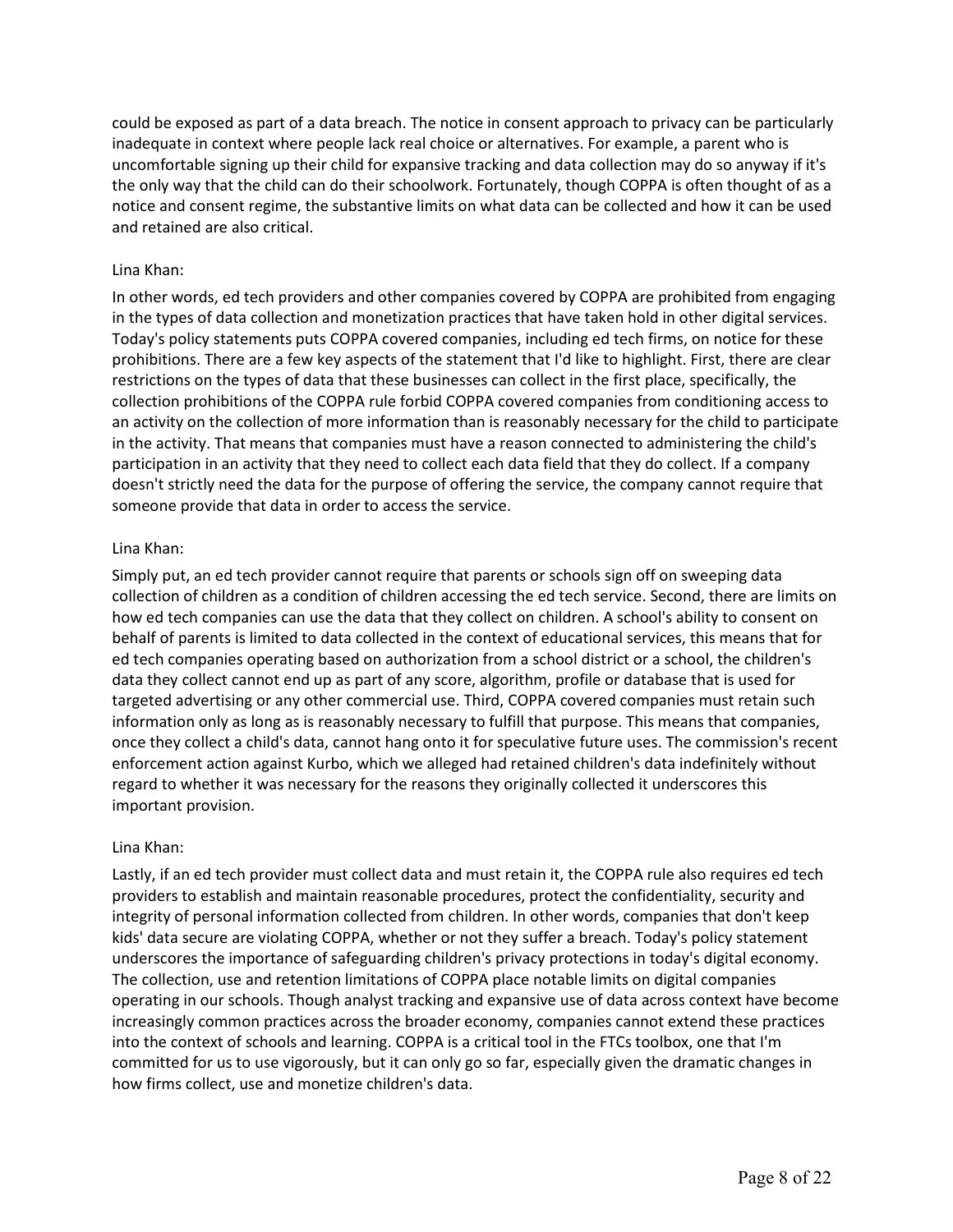# Lina Khan:

I understand that Congress is considering what updates might be necessary to adapt COPPA to market realities and I very much welcome these efforts. At the FTC, we are also considering ways to strengthen and update our rules and expand their protections more broadly, including in the COPPA context. Thanks again to the FTC team that worked on this important initiative. With that, I am making the following motion, I move that the commission approved and published the policy statement of the Federal Trade Commission on education technology and the Children's Online Privacy Protection Act that my office circulated today, May 19, under matter number P155401, which reflected changes made since the May 4th circulation of staff's recommendation. Is there a second?

# Rebecca Slaughter:

I'll second madam chair.

# Lina Khan:

Thanks commissioner Slaughter. I'll now turn it to my fellow commissioners to share any remarks before this item is moved for a vote starting with commissioner Phillips.

# Noah Phillips:

Thank you, madam chair. And let me begin where you began in welcoming my friend, and now colleague, commissioner Bedoya to the Federal Trade Commission. We are all very excited at his arrival, but I think more importantly than that, to be working with him going forward. So welcome Alvaro. Thanks, also, to the speakers today, I thought we heard some very interesting and important input on a variety of issues, but including COPPA policy and I think we need to take all of that input as we always do from the public seriously. So 20 years ago, as you just heard, Congress enacted COPPA with the goal of increasing children's privacy and safety online by, among other things, ensuring parental involvement with children's online's activities, limiting the amount of personal information that operators can collect from children without parental consent and requiring that children's personal information be adequately secured.

# Noah Phillips:

Congress gave the FTC enforcement authority and tasked us with promulgating the COPPA rule, which is the regulation that we enforce. Today's policy statement is nothing particularly new, it reiterates the requirements of COPPA and highlights guidance from the FAQs on our website, which our expert staff have given businesses for years. I'm not going to go through all the same names as the chair did, but thanks to everyone, Kristin, Mark, Peder, the whole team, for their work on this statement which I'm happy to support.

# Noah Phillips:

In July, 2019, we began a regulatory review of the COPPA rule, that rule review requested public comment on important questions, such as should operators be able to use the personal information they collect from children to improve their product? Should operators be able to use the personal information collected from children to improve other educational or non-educational products? We received over 170,000 responses from stakeholders, which is a record in the commission's history. I am grateful for the public's willingness to engage and offered thoughtful feedback and I am concerned that our review of the COPPA rule has dragged on for years, in part because of the outside pressure to delay it. This statement says that COPPA is a priority and doing our job of looking at the rule must be part of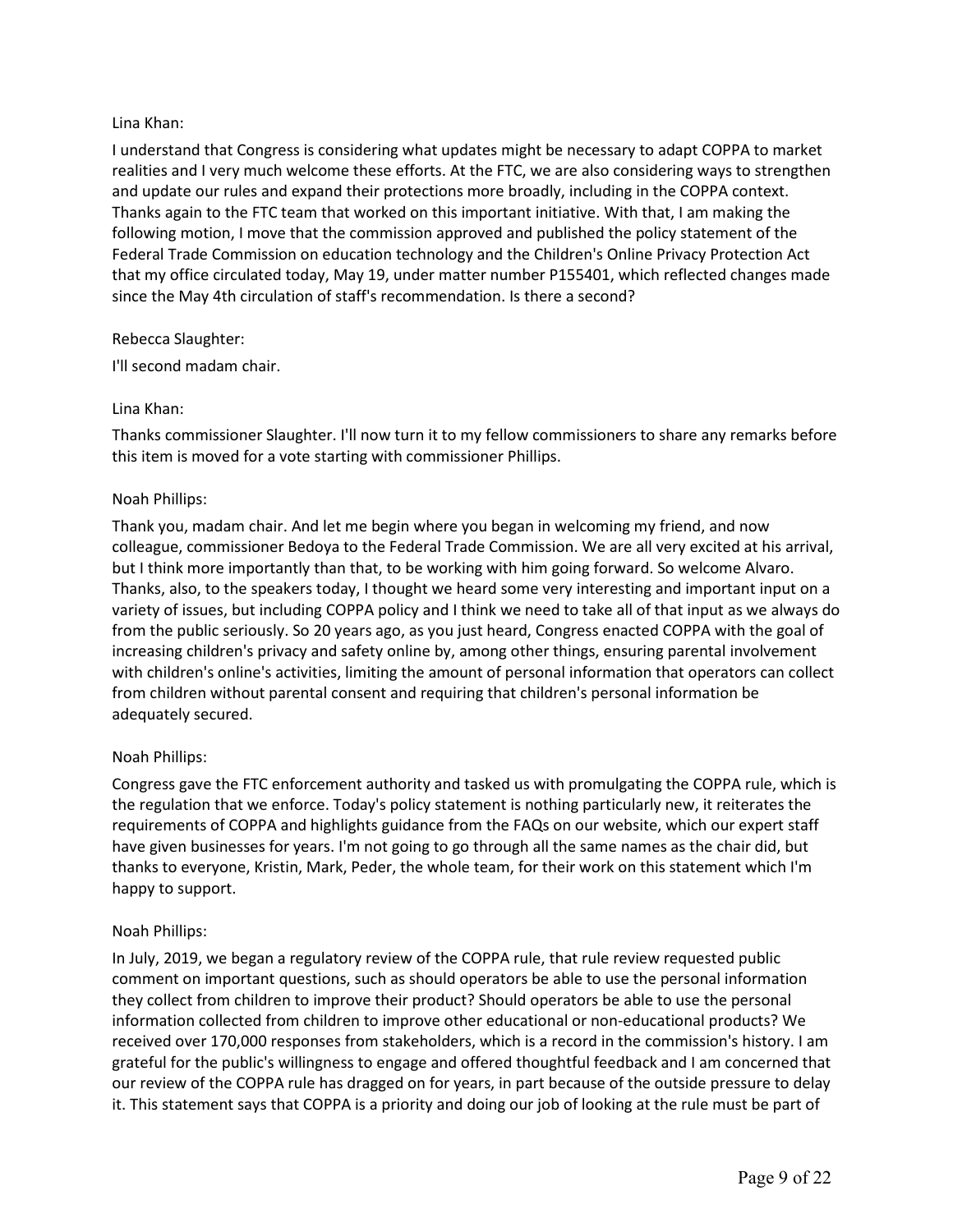that. I'm happy to support the statement again, and I hope that my fellow commissioners will prioritize completing the rule review process that we began nearly three years ago. Thank you, madam chair.

### Lina Khan:

Thanks commissioner Phillips. Commissioner slaughter.

# Rebecca Slaughter:

Thank you, madam chair. And I will join you and commissioner Phillips in starting out by welcoming commissioner Bedoya, we are so happy to have him on board, and it is so timely for his arrival that we're talking about COPPA today, because this is an area where I know his expertise and insight will be really invaluable to the commission. So welcome, Alvaro, we're so glad to have you. And I will also echo commissioner Phillips in thanking the commentators we had this morning whose thoughtful contributions are really useful to us as we consider how to proceed on a variety of issues. Finally, I want to add my support for the commission's policy statement and COPPA and education technology. I'm really happy that the commission is able to speak with one voice and put to bed any lingering doubts about our resolve to take COPPA and it's all of its statutory protection seriously.

# Rebecca Slaughter:

The explosion of ed tech and distance learning during the pandemic has made these protections even more important. Like so many other Americans, I've seen this market grow firsthand. We had kids in Zoom school for much of the pandemic. My oldest daughter, my second kid was in kindergarten when the pandemic started, she learned to read online through Zoom school and I couldn't be more grateful to our local public schools, the amazing teachers that my kids have had and to the technology that has enabled them to learn even in suboptimal situations. Although I will add that they are thrilled to be back to in person school as well.But even now, they're using ed tech devices and applications provided to them by the school to continue their learning in and out of the building and at home in our living rooms.

# Rebecca Slaughter:

As the commission's statement emphasizes, there are huge benefits to using this technology to facilitate learning, but they absolutely cannot come at the price of surveillance of our kids, an unlawful collection and use of their information. As commissioner Phillips noted, the commission has an ongoing COPPA rule review, but I hope we'll keep our regulations updated by addressing some of the specific issues with ed tech around school based consent, additional prohibitions on data collection and use, and the privacy implications of children keeping school provided devices with them as they travel to and from their homes to school and out in the world.

# Rebecca Slaughter:

That said, even in the context of our ongoing review, this policy statement is timely and even necessary. The policy statement highlights underappreciated aspects of the law that I'd like to underscore and this goes to the fact that I think COPPA is thought of primarily as a rule that puts parents in the driver's seat and implements a notice and consent regime for the collection of children's data. And that has a lot of value, it continues to have value, but it is not the only operative part of COPPA. And as a parent, while I appreciate being in the driver's seat, I also understand that I actually can't drive all the things that my children are doing on a day to day basis. And I think about this as a parent who is relatively [inaudible 00:32:50] with technology and understands and cares deeply about privacy and the law, there just aren't enough hours in the day to do all of that micromanaging of my children's use of technology.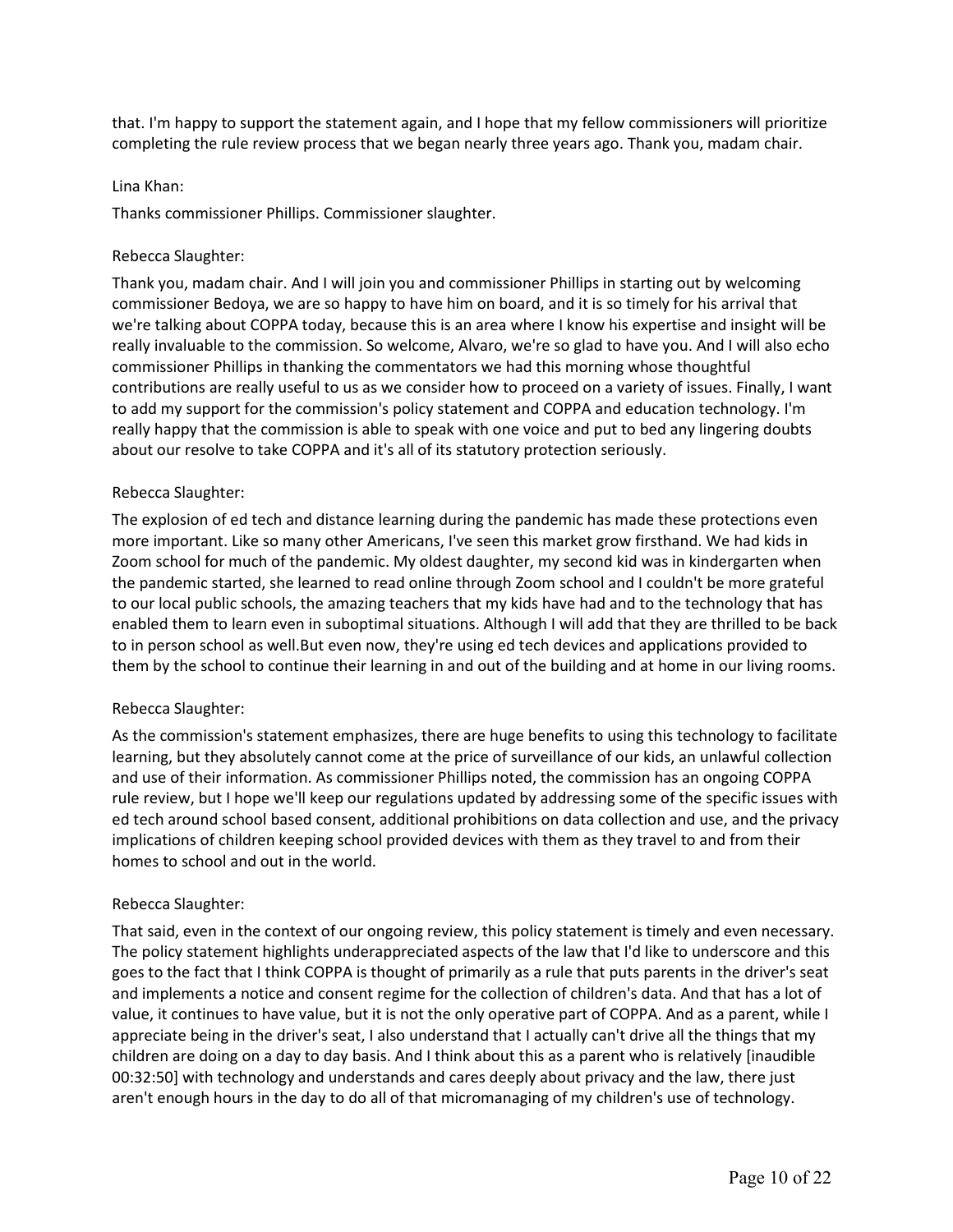# Rebecca Slaughter:

And so that's why I think the other provisions of COPPA that are in the statute are really immaterial and it is really important for our work, not only in protecting children, but in combating surveillance and data abuses, creating deterrence for bad actors and ensuring fair competition across the board. So I'd like to quickly highlight two of those provisions. Most importantly, folks that aren't steeped in the intricacies of privacy law may be surprised to know that COPPA provides for perhaps the strongest, though not as widely enforced, data minimization rule in US law. As the policy statement plainly reiterates, COPPA covered companies, including ed tech providers, must not condition participation in any activity on a child disclosing more information than is reasonably necessary for the child to participate in that activity. Enforcing this hard prohibition on unnecessary data collection helps keeps kids out of the surveillance economy by depriving that engine the fuel it needs to run.

# Rebecca Slaughter:

COPPA also limits the use of information companies are allowed to collect absent proper parental or school authorization. That means companies and ed tech providers can only use the information they collect through the use of their service for the provision of their service. For ed tech, that means a prohibition on using that information for marketing, advertising or other commercial purposes unrelated to the provision of the service. These statutory provisions do not apply exclusively to ed tech companies and their rigors enforcement will stretch beyond the ed tech ecosystem too. A recent study suggested that up to a fifth of all the Android apps available on the Play Store directed at kids may be in violation of the statute. I hope all COPPA covered companies take a long look at the text of the statute and think as seriously about their compliance obligations as we'll think about our enforcement [inaudible 00:34:56].

# Rebecca Slaughter:

Enforcement of these two provisions can have important competition effects as well. I'd like to see ed tech and other companies compete to build products focused on enriching our children's lives. These companies should compete on the actual value of their products to children and not pad their bottom lines by selling or sharing our kids information. Privacy is a human right, everyone, especially children, should be able to get an education and participate in society without unwarranted surveillance or exploitation. I look forward to continuing to work with all of my fellow commissioners on these data abuse issues. And finally, I want to extend my thanks to everyone that worked on this statement, especially to Jim, Peder, Mark, Kristin, Leslie, June, Jennifer, Rich, Josephine and Kevin. Thank you all for your hard work on this and all the other ways you're supporting the commission every day. Thank you very much, madam chair.

#### Lina Khan:

Thanks so much, commissioner slaughter. Commissioner Wilson.

# Christine Wilson:

Thank you, chair Khan. Today, the commission issues a policy statement

#### Christine Wilson:

... on education technology and The Children's Online Privacy Protection Act . Many thanks to the staff in DPIP, DCBE, BCP front office and OGC who worked on this policy statement. For brevity, I won't repeat all the names, but we do appreciate all of your hard work. Thanks to the commenters who raised many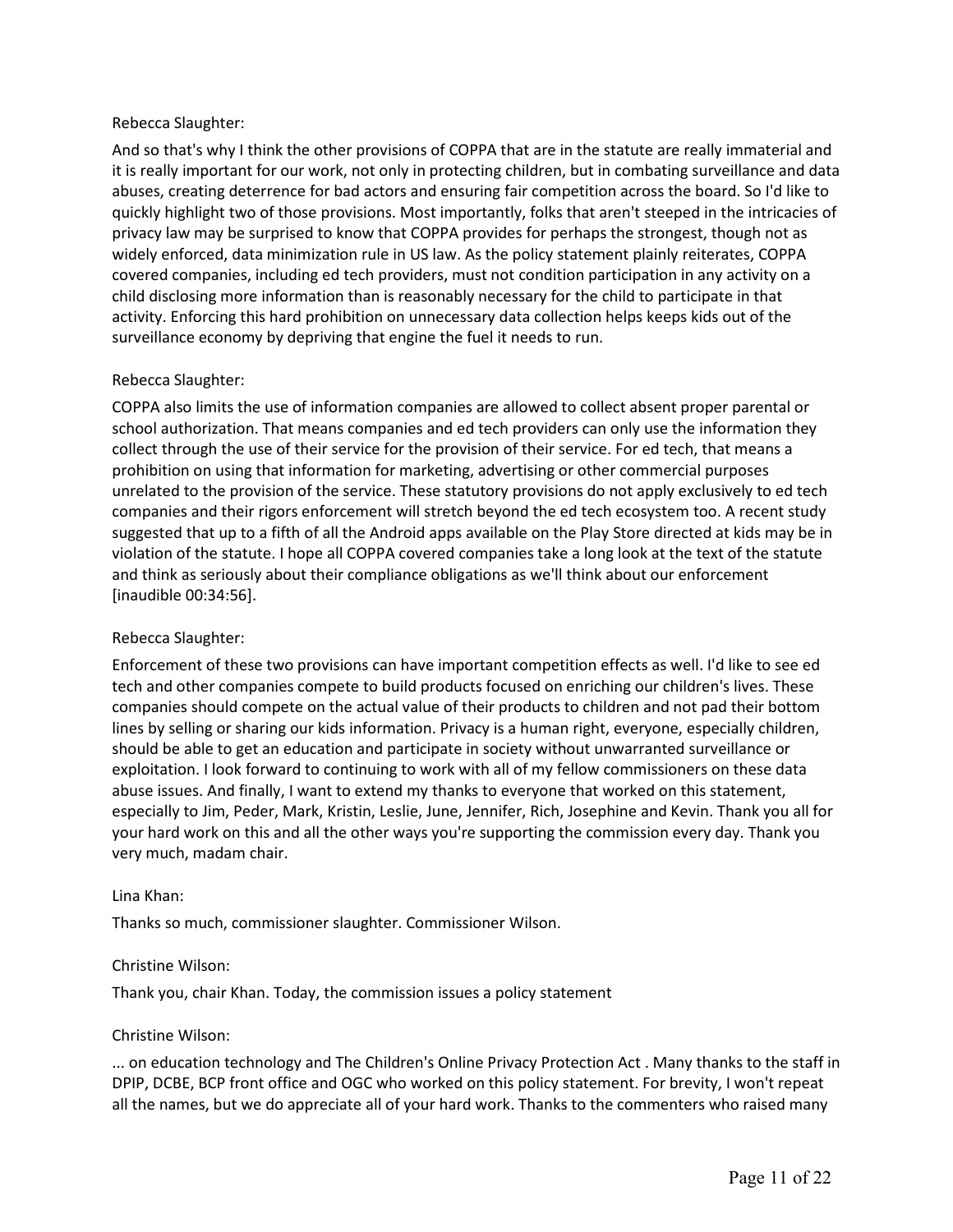important issues about COPPA, franchising, and this state of the Federal Trade Commission. I share Miss Harrington's concerns and hope that leadership takes those concerns to heart. During my 10 years of commissioner, I have advocated for federal privacy legislation and stronger privacy protections. And children's privacy has been a keen area of focus for me. The pandemic only served to deepen my concerns as our society moved so many of its interactions online. COVID-19 and other events in 2020 laid bare many privacy and civil liberties issues, including those concerning ed tech.

# Christine Wilson:

Yes, ed tech facilitated continued learning as children were forced out of brick and mortar classrooms and into virtual ones, and I am grateful for that. But ed tech has also enjoyed an ever-growing window into our children's actions, their capabilities and their personalities. Without appropriate guardrails, those insights can be misused. The commission enforces COPPA, which empowers the FTC to engage in rulemaking. We've worked to maintain the relevance of COPPA in the face of evolving technologies and emerging issues. Our seasoned staff have created and maintained extensive business guidance and consumer education resources on issues within the COPPA purview, including ed tech. In July 2019, we announced a rule-making process to update the COPPA rule with respect to three topics, including ed tech. In October 2019, we hosted a public workshop to explore several topics related to children's privacy. Ed tech was a significant focus and I found the workshop quite informative.

### Christine Wilson:

Those proceedings are available on the FTC website and if you're interested in COPPA and children's privacy, I commend those materials to you. Today, we propose to issue a commission policy statement that encapsulates the guidance on ed tech that staff have already made public. Make no mistake, I am thankful that commission staff have worked to educate both businesses and parents about obligations and rights under COPPA. I am pleased that we launched a rule making process to update the COPPA rule itself. But this is the fourth time the commission under Chair Khan has chosen to make policy announcements, addressing issues under consideration and ongoing rule makings. For each prior recommendation, I voted no. The website of the FTC explains that we issue policy statements that explain how the agency applies competition and consumer protection laws in a range of areas. Our goal is to promote transparency and encourage companies and people to comply with the laws we enforce.

#### Christine Wilson:

I support those goals, but commission policy statements, unlike commission rules are not independently enforceable. In any action, based on principles asserted in a policy statement, the commission still must prove that the conduct violates the FTC Act or commission rules covered by the statement. It is appropriate to issue policy statements in areas where the application of the law may be unclear, but I do not believe it is appropriate to issue a policy statement during the pendency of an ongoing rule making, seeking public comment on the precise issues discussed in the statement. The commission committed this due process foul with its policy announcements on data breaches for health apps, negative option marketing, and pre-merger notification filings. In each instance, they short circuited the democratic process and undermined the value of public input. Today, I vote yes on this policy statement. Why? Because the guidance in this statement neither expands the universe of entities covered by the COPPA rule, nor the circumstances under which the commission will initiate enforcement.

#### Christine Wilson: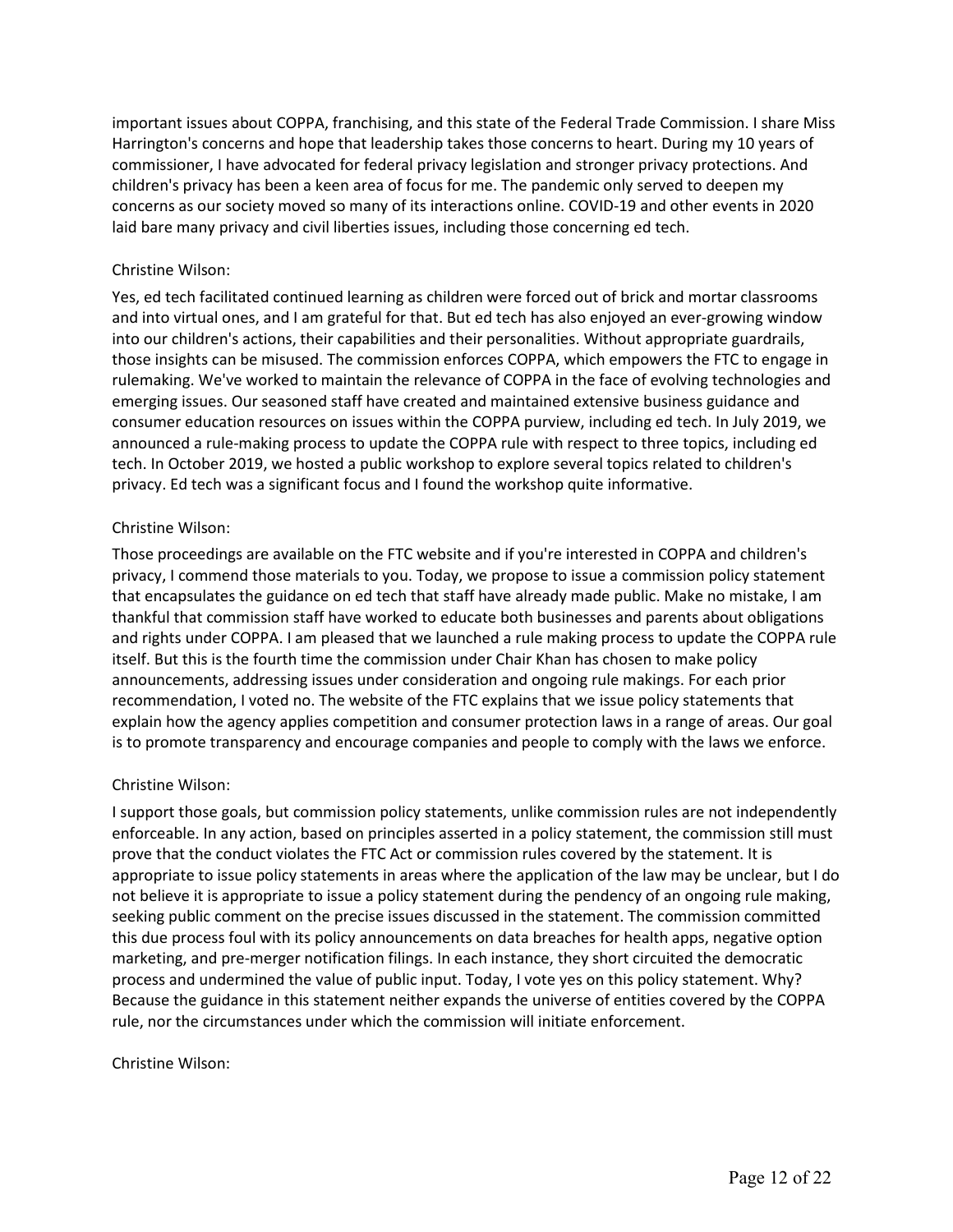Instead, it converts existing staff guidance into a commission policy statement. If bestowing the informator of the commission on this already existing guidance causes some companies to review their policies and heighten children's privacy protections, I welcome that outcome. I'm concerned though that issuing policy statements gives the illusion of taking action, especially when those policy statements break no new ground. Rather than moving on quickly after the flurry of press coverage that we'll discuss the commission's new policies on ed tech and children's privacy, I hope we turn to the important task of completing the COPPA rule review. I encourage Chair Khan and the leadership of the Bureau of Consumer Protection to prioritize our work on this rule and to devote the necessary resources to completing it swiftly.

# Christine Wilson:

I am confident that our experienced and hardworking staff would be happy to do this work. So I look forward to staff's recommendations on next steps, and I also look forward to working with our newest colleague, Commissioner Bedoya, to expand privacy protections for all consumers, but especially for children. The depth and breadth of his expertise on privacy issues will add great value to the commission's work in this area. Welcome to the FTC, Commissioner Bedoya. I look forward to working with you.

### Lina Khan:

Thank you. And next, we'll go to Commissioner Bedoya.

### Alvaro Bedoya:

Thank you, Madam Chair. I couldn't be more excited to be here with all of you. I'm deeply grateful for the support I received from each of you, from Madam Chair, from you, Chair Khan, Commissioner Phillips, Commissioner Slaughter, Commissioner Wilson. I feel lucky to call you my colleagues and I feel lucky to work alongside the civil servants at the Federal Trade Commission. For me, the words FTC staff are synonyms for excellence and integrity. I was also grateful for the remarks of the speakers at the opening of this session. I was particularly interested in the remarks around franchising, which is an area that I'm eager to learn more about. I am pleased to vote for this policy statement on kids' privacy, and I'm really happy that this is one of the first votes I cast as commissioner. For me, this statement reinforces the original intent of the legislators who passed COPPA.

# Alvaro Bedoya:

Those Democrats and Republicans wrote the law, as you mentioned, Chair, to go beyond notice and consent. They also included protections to minimize tracking and protect data. Those protections are important now, today. The move to online learning was hard for everyone, but it meant different things for different families, including on privacy. In line with the remarks from Ms. Gagan from Epic, when kids from working class families get online, they often have different experiences than kids from wealthier backgrounds. For example, they're more likely to use operating systems that allow more tracking. They're more likely to use free apps, which track much more data than paid apps, and for a variety of reasons, they end up giving up much more sensitive information about themselves. This often includes precise geolocation, where those children are exactly. Kids have a right to learn in privacy, and they have that right whether their parents are office workers or maintenance workers. I think that this policy statement is a step towards better protecting that right.

# Alvaro Bedoya: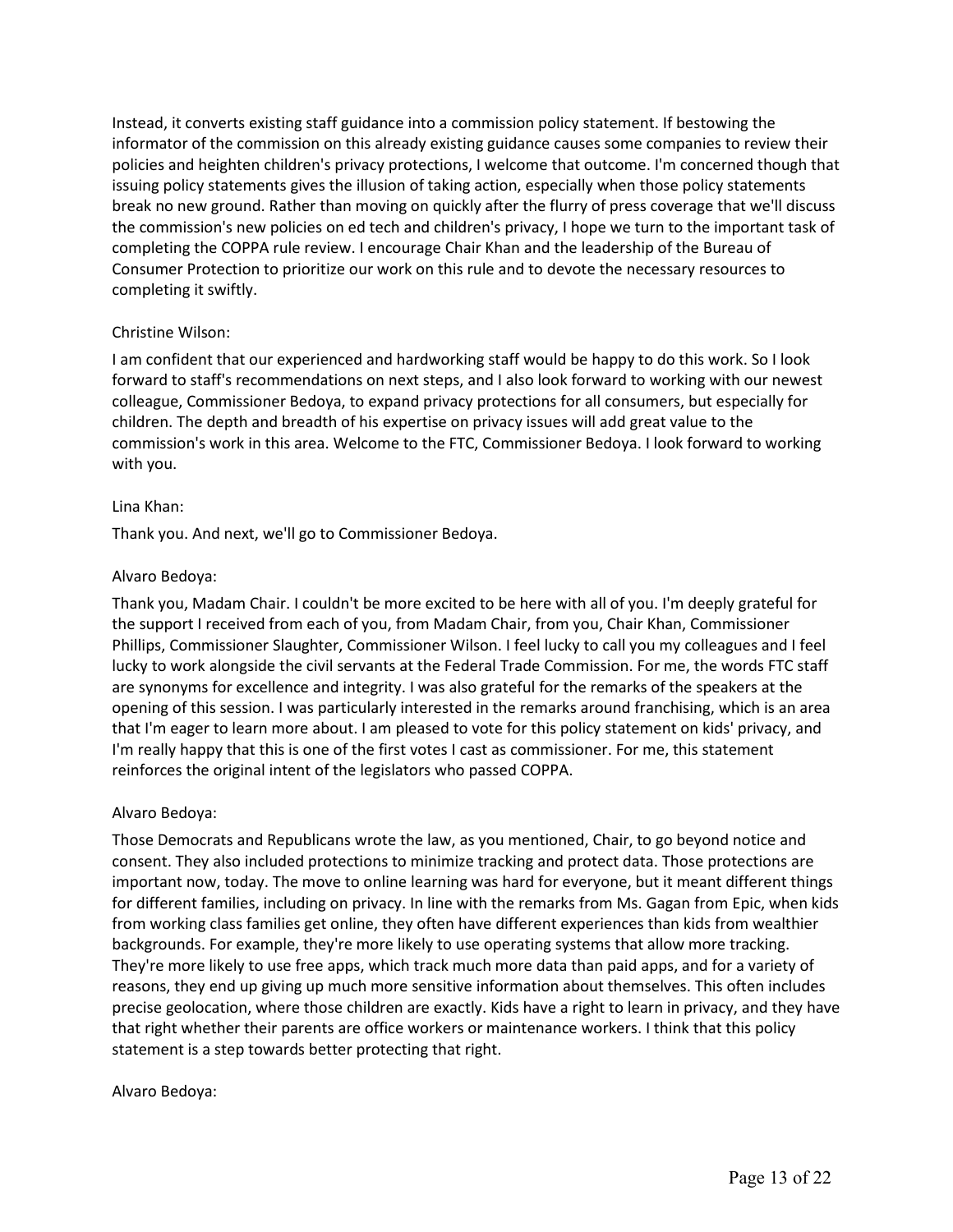Relatedly, as the Chair's wisely urged us to focus on systemic responses to problems, and I'd like to think that this is part of a systemic effort to use the tools we already have in our toolbox that go beyond notice and consent. From the very beginning of the modern era on policy making on American privacy some 50 years ago, legislators and policy makers went beyond notice and consent to promote what the Chair has called substantive limits that protect privacy. And you can look at The Fair Credit Reporting Act, the 1973 so-called HEW report or The Privacy Act as powerful examples in that regard. One last thought before I yield my time back to the Chair, I want to push back on the idea that sometimes comes up, that we need all this tracking to protect kids, pardon me, to make better apps for kids.

# Alvaro Bedoya:

It's completely true. Thumb tracking is needed and is good, but just as people innovate on tracking, people innovate on privacy. A key innovation in this area is the ability to track people using hashed identifiers that cannot be used to track kids and teens across their activity across platforms. Frankly, this is nowadays basic technology that can be found, say on the PBS KIDS app, which my own toddlers use to watch Daniel Tiger. In closing, before I close, I want to thank everyone who was a part of this policy statement, in particular, Jim Trilling, Peter McGee, Mark Icon, Kristen Cohen, Leslie Fair, June Chang, Jennifer Leach, Richard Gold, Josephine Liu, and I'm also very grateful for Commissioner Wilson for our conversations on this topic. I'm looking forward to working with and learning from her, from you on COPPA and closely related matters. For me, protecting kids and teens when they get online is a personal and profound priority. With that, I'll yield back to you, Madam Chair. Thank you.

# Lina Khan:

Thanks so much, everyone for the very thoughtful statements. The motion being seconded, I'm calling for a vote starting with Commissioner Bedoya.

Alvaro Bedoya: Aye. Lina Khan: Commissioner Wilson? Christine Wilson: Vote yes. Lina Khan: Commissioner Slaughter? Rebecca Kelly Slaughter: Yes. Lina Khan: Commissioner Phillips? Noah Joshua Phillips: Yes.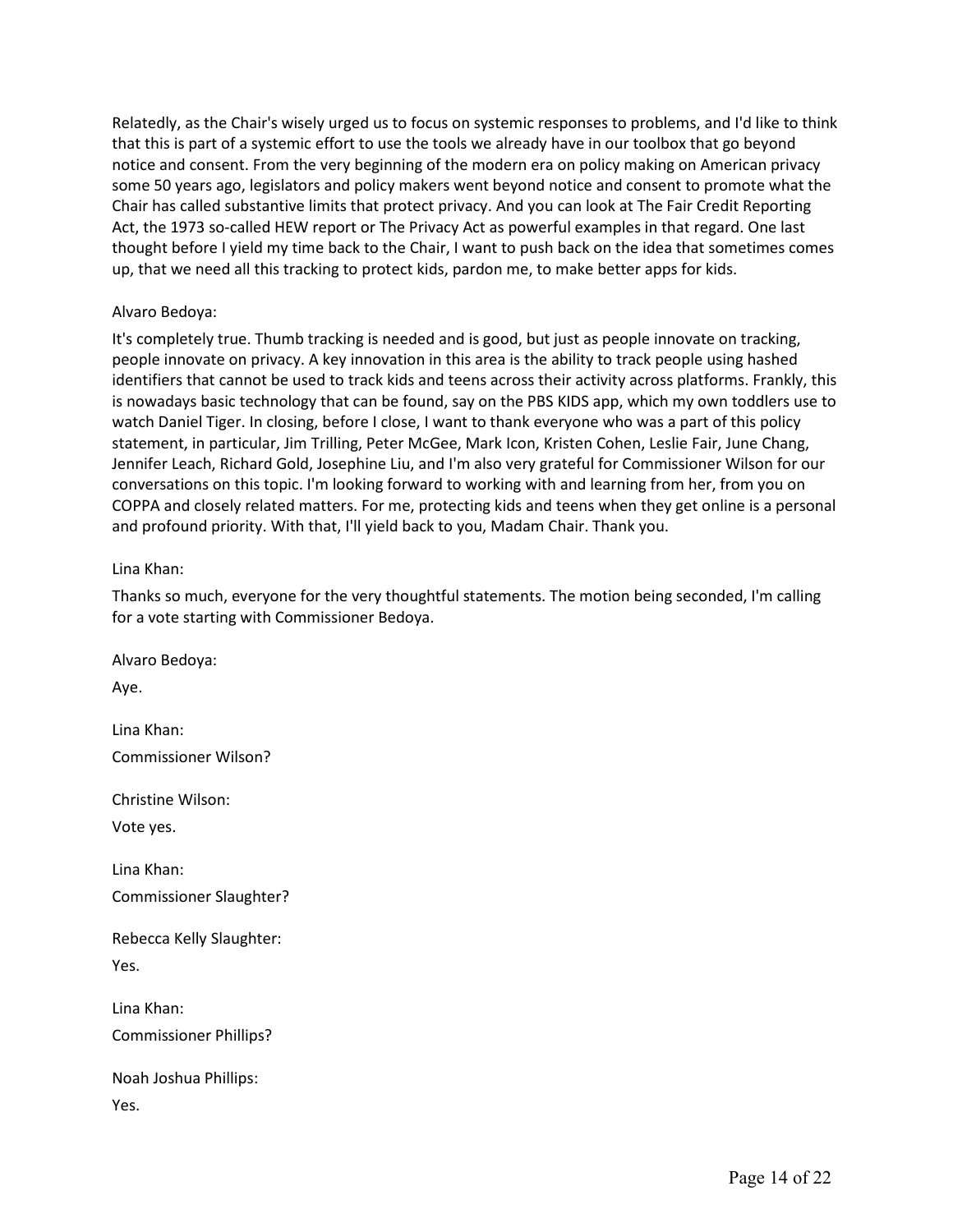### Lina Khan:

And I vote, yes. The motion passes unanimously, which is really terrific, and I look forward to the commission following on this policy statement with continued prioritization of this area. So we'll turn now to the second item on the agenda. The second topic is the endorsement guides. Today, the commission will be voting on releasing proposed revised guides concerning use of endorsements and testimonials and advertising and publishing a notice seeking comment on them. These guides in short tell companies how to use endorsements, testimonials, influencers, and consumer reviews in ads without deceiving consumers. In February 2020 in connection with the routine review of these guides, the commission sought comment on their overall costs and benefits as well as their regulatory and economic impact. We also asked specific questions regarding the material connection section. After reviewing more than a hundred comments, The Bureau of Consumer Protections Division of Advertising Practices suggests that the guides would benefit from certain upgrades and revisions, many of which were proposed by commenters.

### Lina Khan:

Once we receive feedback from the public and other interested parties and make any modifications, we plan to issue final revised guides. I want to commend FTC staff for their outstanding work on this effort, specifically Amber Lee, Michael Alzheimer, Michael Adelson, Rich Cleland, and Serena Viswanathan. In the Division of Ad Practices, Joanne Way, Patty Sue. In The Bureau of Consumer Protection, Rosario Mendez and June Chang. In The Division of Consumer and Business Education, Shiva Koohi in The Bureau of Economics, Ann-Marie Choi and Josephine Liu in the Office of General Counsel. I'll now turn it over to Amber Lee to present an overview of the proposed amendments. Amber, thanks so much for joining us.

#### Amber Lee:

Thank you, Chair Khan and Commissioners Phillips, Slaughter, Wilson, and Bedoya for considering our recommendation to publish the opposed amendment endorsement guides for public comment. I appreciate the opportunity to appear before you today to provide an overview of the proposed changes. Next slide, please. The FTC endorsement guides, first issued in 1980 and last amended in 2009, our official commission interpretations of how the FTC Act applies to endorsements and testimonials and advertising. The guide set forth the basic truth in advertising principle that endorsement should be honest and not misleading, and it provides examples that illustrate the application of this basic principle in various contexts. In February 2020, we requested public input on whether changes should be made to the endorsement guides and received over a 100 comments from individuals, academics, consumer groups, companies, and trade associations. Today, we recommend the commission published to proposed amended endorsement guides for public comment. The proposed changes reflect the new ways advertisers use technology, including social media and product reviews to reach consumers.

# Amber Lee:

First, we proposed some changes to the definitions in the endorsement guides. We propose expanding the definition of the term endorser to include those who appear to be an individual, group, or institution. This change would bring the emerging trend of virtual influencers, which for those who may not know, are computer-generated advertiser characters and not real people within the scope of the guides. This change would also reach those who fabricate reviews or endorsements. Our proposed definition of endorser would also clarify that marketing or promotional messaging like tagging a brand on social media can be considered an endorsement as well. We also propose adding a definition for the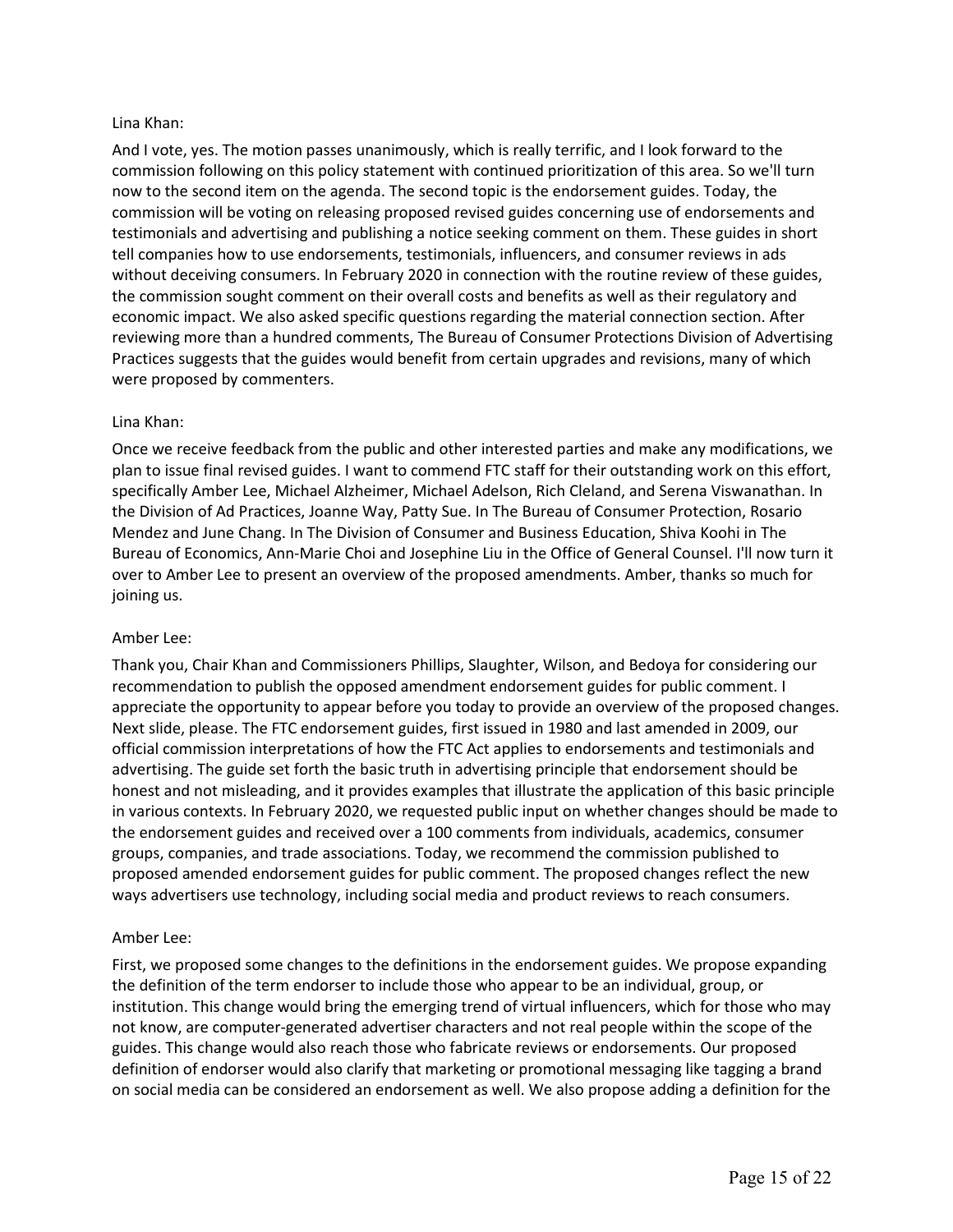term clear and conspicuous and would define clear and conspicuous disclosures to mean a disclosure that is difficult to miss and easily understood by ordinary people. This definition provides specific guidance relating to visual and audible disclosures, and would note that when endorsements target specific audiences like older adults, the effectiveness of the disclosure will be evaluated through the lens of members of that group.

# Amber Lee:

The next proposed change I'll talk about today is adding a new section to the endorsement guide specifically concerning consumer reviews. This new section would state that when procuring, suppressing, boosting, organizing, or editing consumer reviews, companies should not distort or misrepresent what their customers think about their products or services. This section would also include examples illustrating how certain review-related practices can be misleading or unfair. The examples address things like deleting or not publishing negative reviews, buying fake reviews, threatening customers that leave negative reviews, and review gating; the practice of sending happy and unhappy customers down different paths to encourage positive reviews while also avoiding negative reviews.

# Amber Lee:

We also propose adding additional guidance about material connections between advertisers and endorsers and how those connections should be disclosed. This section would contain examples of the types of relationships that could be considered material connections, from business family or personal relationships between endorsers and advertisers to providing payment or free discounted products or services, or even early access to those products to endorsers, or even the chance to appear on TV or win a prize. If there is an unexpected material connection between an endorser and an advertiser, this connection must be clearly inconspicuously disclosed. The disclosure does not have to provide the complete details of the connection between the two, but it must clearly communicate the nature of the connection to help people evaluate its significance. So for example, disclosing a connection by thanking a brand for a free product may not be enough if the endorser also receive thousands of dollars.

# Amber Lee:

We would also modernize the examples and the guides to include examples concerning influencer advertising and incentivize reviews, which is where people receive something in exchange for leaving a review. In recognition of the fact that children may react differently than adults to endorsements in advertising... Can you go back to the previous slide? Thank you. We propose adding a section to the endorsement guides that address advertising directed to children. This section would recognize that endorsements directed to children may be a special concern due to the character of the audience. And it may be the case that practices that would not be questioned when advertising is directed towards adults may be questioned when directed towards children. Also, to gather more information on children's capacity to understand online advertising and the need for an efficacy of disclosures, the agency will hold a virtual event in October, 19, 2022. Next slide.

# Amber Lee:

Lastly, I want to discuss liability concerning advertisers, endorsers, intermediaries, and platforms. The proposed guides would add language to clarify and provide examples of when advertisers, endorsers, or intermediaries like ad agencies may violate the FTC Act through misleading endorsements. Endorsers may be liable under the FTC Act for a statement that they knew or should have known would be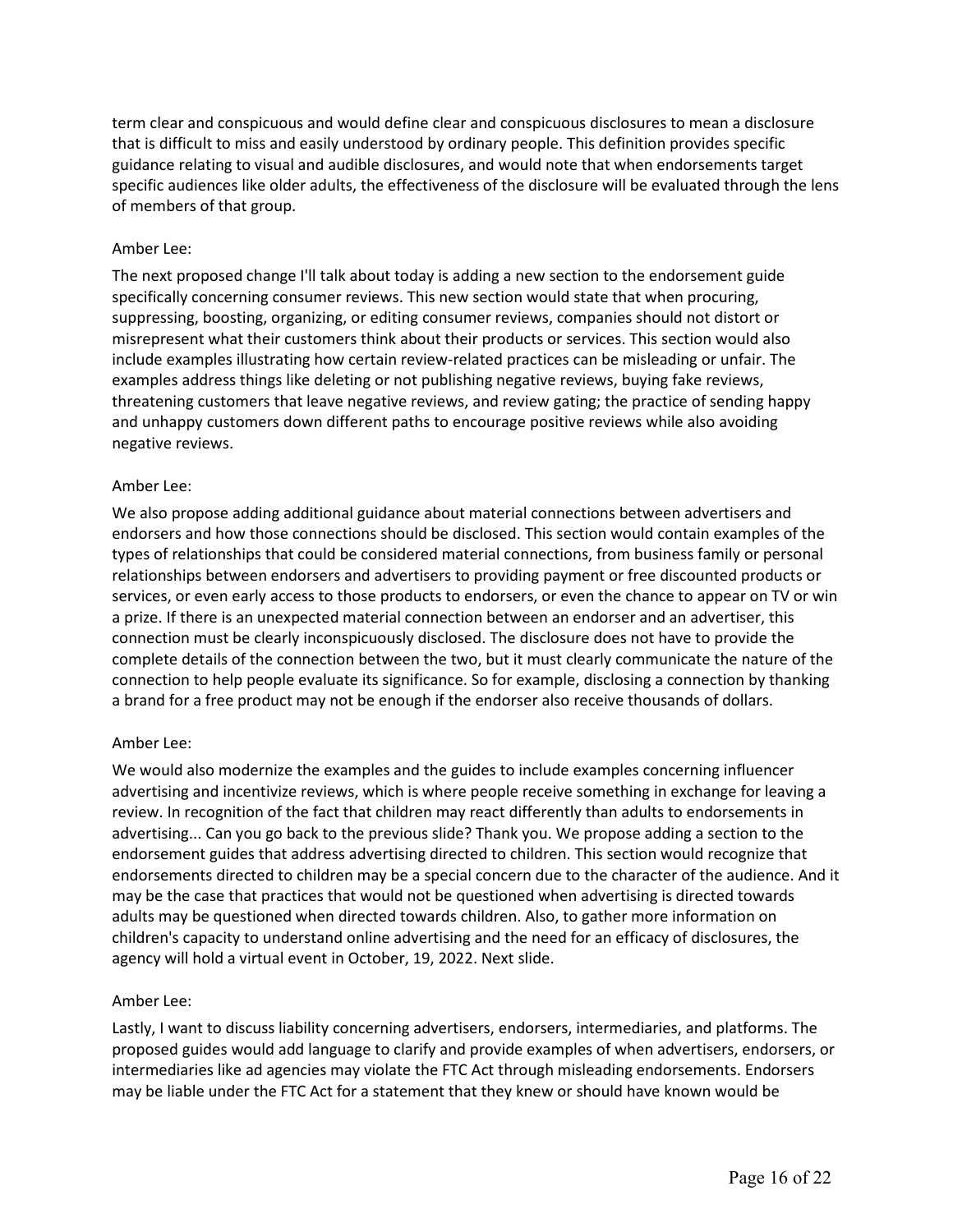deceptive. So for example, an endorser may be liable if they make a statement about how a product performs that is not consistent with their own personal experience using that product. Or an endorser could be liable for failing to disclose a material connection, especially when the endorser created or disseminated the endorsement like a social media post.

# Amber Lee:

Intermediaries, like an advertising agency or a public relations firm may also be liable for their own parts in disseminating endorsements that they knew or should have known would be deceptive. Apart from the guides, a proposed federal registered notice states that the commission supports the development of effective built-in disclosure tools by social media platforms for endorsers to use to disclose their material connections to brands clearly and conspicuously. However, the notice also addresses how some of the existing disclosure tools may be inadequate. Inadequate disclosure tools may expose endorsers to liability, if endorsers are relying solely on these tools to provide clear and conspicuous disclosures,

# Amber Lee:

... and the platforms may be exposing themselves to liability depending on the types of representations they make about these tools. The notice would encourage social media platforms to carefully evaluate the current tools to ensure their disclosing information clearly and continuously.

# Amber Lee:

In closing, we believe the endorsement guides continue to serve an important function by providing guidance on how to be truthful and not misleading when using endorsements and advertising. We also believe the guides would benefit from certain updates to reflect the changes technology has made and how companies reach their audiences. With that, we recommend the commission published to proposed amended guides for public comment.

# Amber Lee:

I also want to take a brief moment to thank all of those who worked on the endorsement guides, especially Michael Alzheimer, Michael Atlason in the Division of Advertising Practices, their supervisors, Rich Cledon and Serena Visinathan, Sheva Cuy in the Bureau of Economics, Marie Choy and Josephine Lou in the Office of General Counsel, Patty Chu and John Nguyen in the Bureau of Consumer Protection, and the acting deputy director, Rebecca Unrew, and director Sam Levine. I would also like to thank Rosario Mendez and Jen Chang from the Division of Consumer and Business Education for their assistance and preparation for this presentation.

# Amber Lee:

Thank you again, chair Conn, and commissioners Phillips, Slaughter, Wilson, and Bedoya for the opportunity to present today.

# Lina Khan:

Thanks so much, Amber, for the great presentation. I'm really grateful for this recommendation from the staff. I think this is an important document and I'm hopeful that we'll be able to move forward here. I want to just briefly note three novel aspects of these revised guides that strike me as especially important.

# Lina Khan: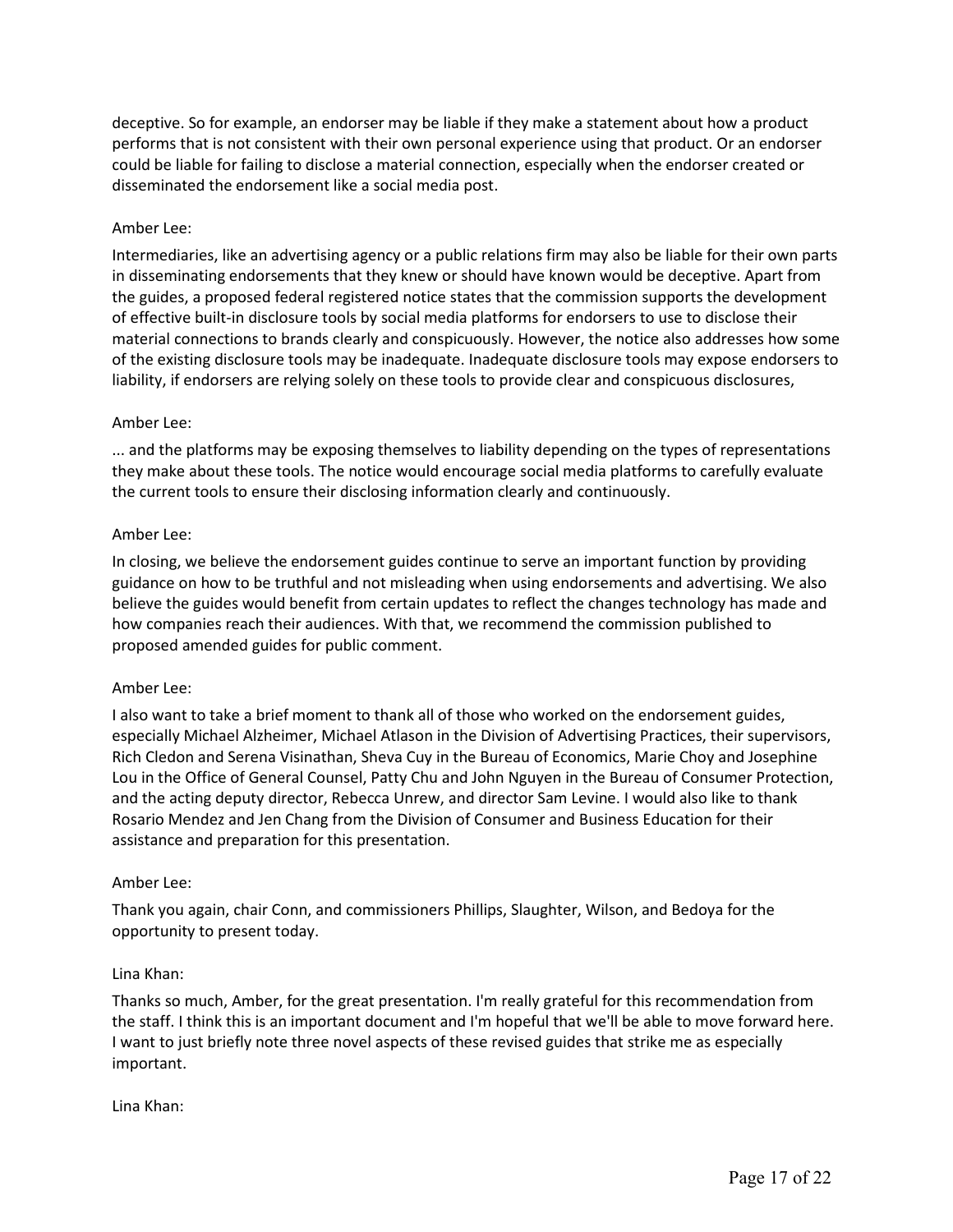First is the revised guides guidance on platforms, relationship with influencer marketing. We've seen that digital platforms profit from influencer marketing and should bear greater responsibility in this area, and I'm glad that the revised guides warned that some platforms, disclosure tools are currently inadequate and may expose influencers to liability, or in some instances, expose platforms themselves to liability.

# Lina Khan:

Second is the revised guide's explicit guidance on consumer reviews, and specifically the discussion of fake reviews and suppressed negative reviews. This guidance reflects recent enforcement actions that the FTC has taken, including a recent final order around allegations that Fashion Nova blocked negative reviews of its products from being posted on its website. And so I'm glad that this principle will be out there more broadly.

# Lina Khan:

Last is the revised guide's warning that child-directed influencer advertising is of special concern to the commission, and that those who market to children cannot assume that compliance with these guides will be a safe harbor. We've seen that the kid influencer marketplace has been growing rapidly and is now estimated to be as large as \$1.7 billion. We've also heard that this type of child-directed influencer advertising can pose a host of risks. As one recent report noted, unless children are able to differentiate between advertising and other forms of entertainment and grasp the persuasive intent of advertising, that they are at risk of deception. This is especially true for children under 12, whose advertising literacy has not yet fully developed.

### Lina Khan:

There's currently no clear or consistent approach to addressing the problem, and Congress and advocacy groups have called on the FTC to provide more guidance on this issue. We currently lack the full evidentiary record to support specific guidance or propose best practices at this time, but I'm eager for more input that will hopefully support more concrete action in this area. And I'm glad, as Amber noted, there will be following up in this area with an event in the fall on stealth advertising targeting children. I'm hopeful that we'll have robust participation and we'll look forward to learning from the public as we consider how to move forward.

#### Lina Khan:

With that, I will make the following motion. I move that the commission approve and publish in the federal register the request for public comment on amendments to the endorsement guides, the secretary circulated under matter number P204500 on May 16th, 2022. Is there a second?

Alvaro Bedoya:

Second.

# Lina Khan:

I'll now turn to my fellow commissioners to share any remarks before moving it for a vote. Commissioner Phillips.

#### Noah Phillips: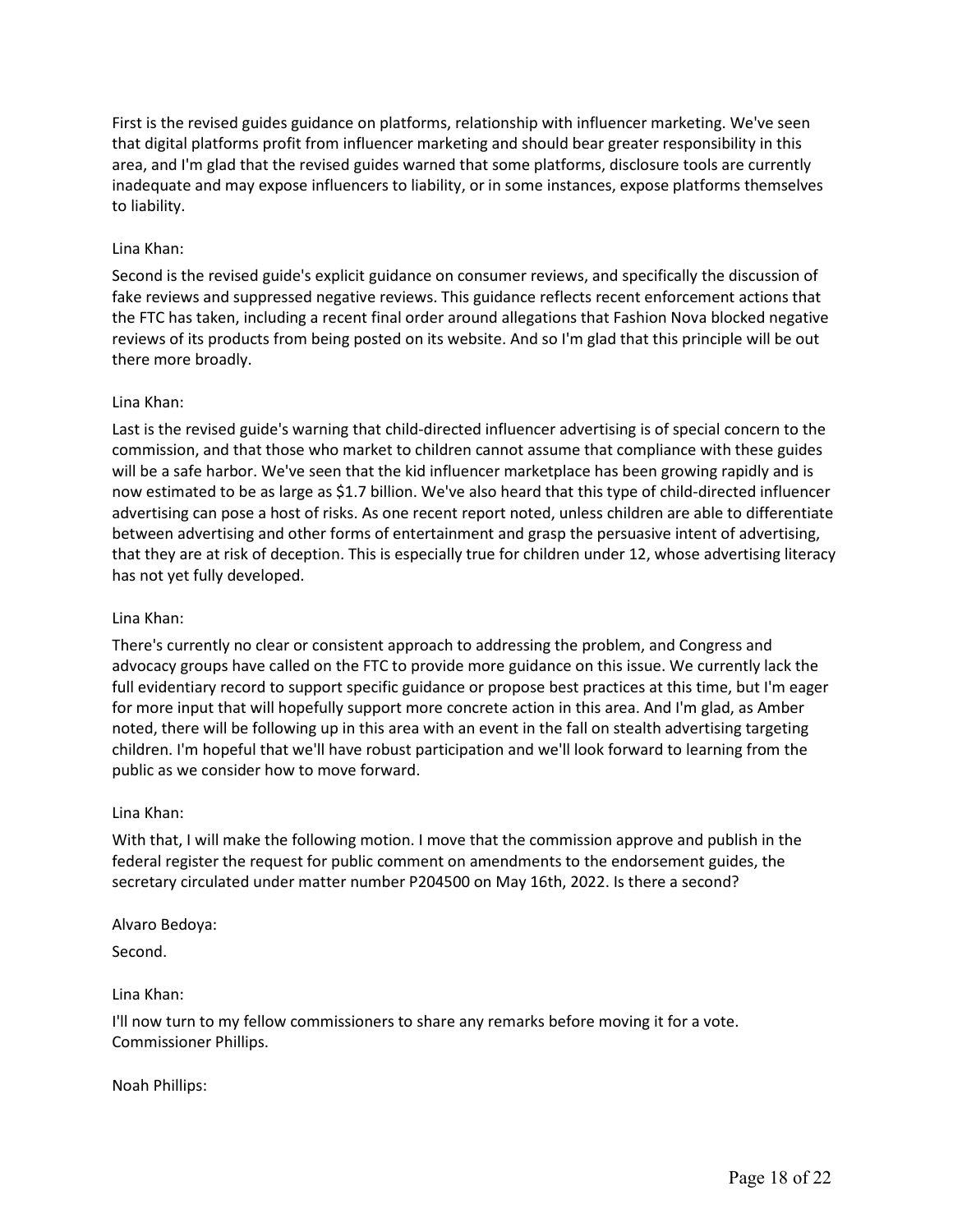Thank you, Madame Chair, and thank you, Amber Lee for that presentation. I also want to acknowledge the hard work of Michael Alzheimer and Michael Atlason and the time that they and their managers and practices, Serena and Rich, spent working through the proposals with me. They were very thoughtful in answering my questions, considering my feedback and that sort of thing. I also want to thank Patty Sue, Joni Way, Rosario Mendez, Jun Chang, Marie Choy, Josephine Lou, and of course Sheva Cuy from the Bureau of Economics, all of whom put really important work into this document, and I'm looking forward to the public.

# Noah Phillips:

Amber did a great job highlighting some of the proposed changes, and I don't want to rehash all of what she and the chair said. I really do appreciate the process here, and I wanted to talk for a moment about that because I think it reflects the agency at its best. Offices were given given adequate time to review this proposal, staff diligently solicited comments and adjusted the document accordingly, and now we as an agency are seeking comment from the public on the finalized guidance. And I'm confident that all stakeholders will take a close look of the document and will help us continue to refine it. It applies to a lot of commerce, and so hearing from all sorts of folks about it is really critical.

# Noah Phillips:

And I think that consumers and businesses alike will continue to benefit from rules of the road that apply to the testimonials and the endorsements that all of us see every day in advertising and marketing. So thank you, Madame Chair for putting this on the docket. I really appreciate that as well. Thanks to the staff and my fellow commissioners for all of their work.

#### Lina Khan:

Thanks, Commissioner Phillips. Commissioner Slaughter.

# Rebecca Slaughter:

Thank you, Madame Chair, and thanks Amber for that great presentation on the revised endorsement guide. I really appreciate all the hard work that's gone into updating the guides and getting them ready for publication and public comment and I want to echo the Chair and Commissioner Phillips in thanking all the staff from BCP and OGC, NVE throughout for their hard work on this project.

#### Rebecca Slaughter:

As industry practices continue to evolve, it's imperative that the FTC keep businesses, endorsers, and the public aware of how our section V authority fits here and how and what our enforcement priorities in this changing environment. These updates are necessary, but guides loans aren't enough. False and deceptive ad endorsements are major problem for consumers and honest competitors. So I see these guides, the actions we've taken over the past two years, and steps I hope we continue to take going forward as part of a process to ensure there's real accountability for law violators that take advantage of people's trust and lie about their products and services.

#### Rebecca Slaughter:

And I'll just pause to note that when folks asked me about my priorities at the commission, one of the things I say all the time is that I think it's really important that we be bringing cases that reflect how the markets are operating today and tomorrow into the future rather than how they've operated in the past. And the advertising market is a perfect example of that. The advertising market has continued to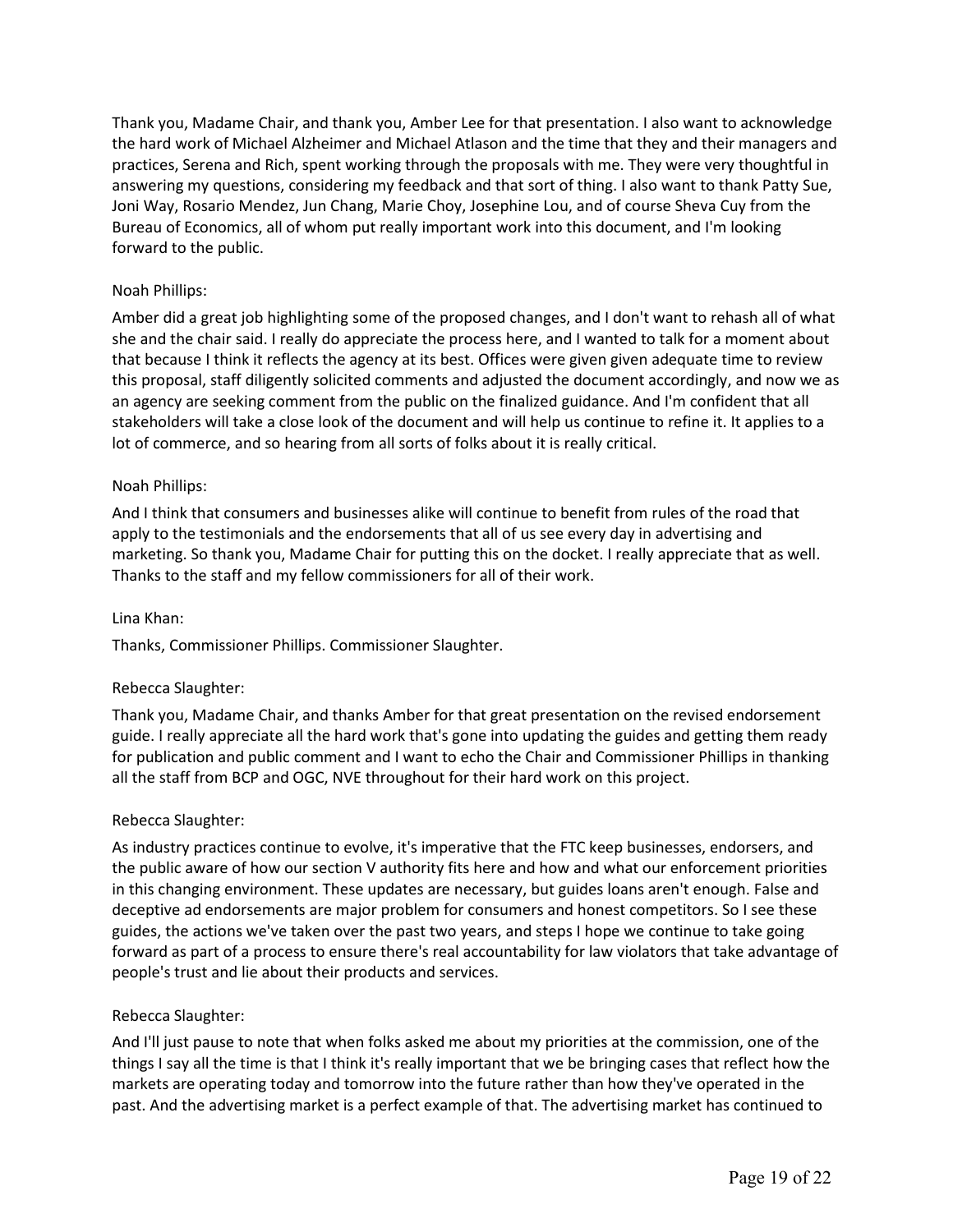change significantly since we last published these guides in 2009. I'm happy to see that we're far past thinking about old Madison Avenue techniques.

# Rebecca Slaughter:

These guides address how people advertise today. Influencer marketing for example, is lucrative and effective. The influencer economy grows by billions of dollars a year. Online reviews and influencer endorsements are ubiquitous on the internet and they present real and new challenges. Unlike yesterday's celebrity endorsers, influencers are often seen as experts in their market, whether that's for fashion, health products, or cutting-edge consumer technology. Influencers constantly interact with their followers in their market or social niche. These are often relationships of trust, and without clear guidelines and responsibilities, they're ripe for commercial exploitation and deception.

### Rebecca Slaughter:

The new guides make it clear that we intend to investigate breaches of that trust, whether it's by brands manipulating reviews, influencers not disclosing material relationships with companies, or by microtargeting aimed at deceiving specific groups as consumers.

### Rebecca Slaughter:

And I'll just add, I am particularly concerned about brands that maybe use unsophisticated influencers and then try to pawn liability off on those influencers for failure to disclose. Brands have a real responsibility to make sure their influencers disclose that relationship. And I think that needs to be an important focus for the commission as well.

# Rebecca Slaughter:

And there's still more to do. Online commerce devolves into a game of roulette if we can't press reviews or make informed decisions about which endorsements to believe. In 2019, I joined with former Commissioner Chopra to press for stronger penalties in these kinds of cases. As we said back then, fake reviews distorted our markets by rewarding bad actors and harming honest companies. To realign the markets and help make sure reviews and endorsements are honest, we have to be able to seek civil penalties for deception in this area, especially as we continue to deal with the loss of our 13B authority after the devastating Supreme Court decision in AMG last year.

#### Rebecca Slaughter:

We began the work of bringing some much needed deterrence and clarity to this market with last year's notice of penalty offenses regarding fake and deceptive endorsement. I'm glad to hear we'll hold a public event later this year on children's capacity to understand and distinguish advertising, because that does present really specific and unique concerns. But as a general matter, I believe guides aren't as clear or effective as rules in generating deterrents. And so instead of just asking honest businesses to parse hypotheticals, I like to see them follow clear guardrails so the FTC staff can do what they do so well and what Congress intended us to do, carry out our statutory objective to investigate and challenge illegal conduct.

# Rebecca Slaughter:

So finally, I really want to thank the chair for putting this item on the agenda and all of her work to advance the commission's efforts in this area. I think we are making real progress and I hope to see us continue to build on that exactly as she reflected and continue to learn more. And once again, thank all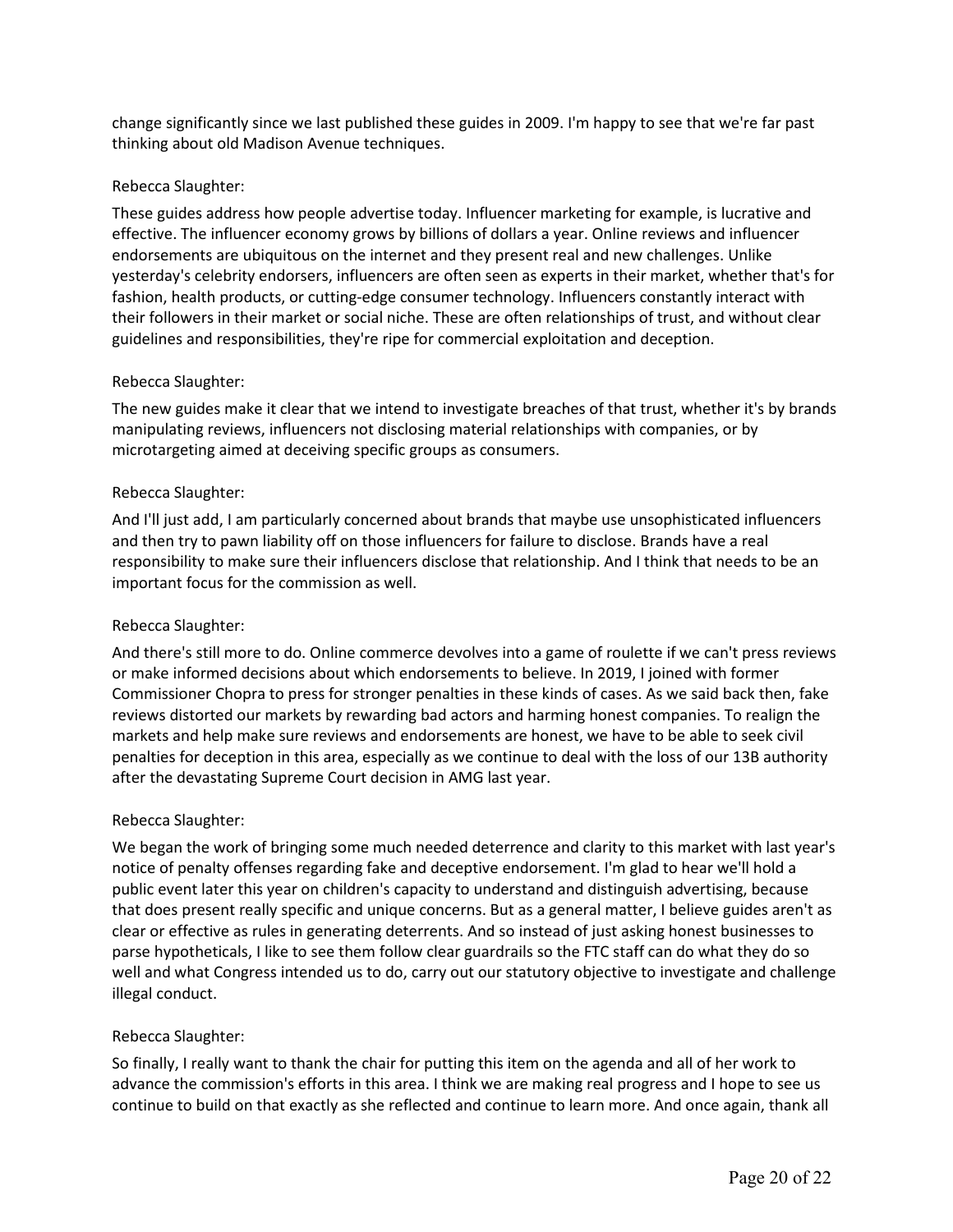the staff who worked on the guides, Amber, Michael, Michael Rich, Serena, Patty, Joanie, Rosario, Jun, Sheva, Marie and Josephine Lou. Thank you guys so much.

### Lina Khan:

Thanks so much. Commissioner Slaughter. Commissioner Wilson.

### Christine Wilson:

Thank you, Chair Conn, for giving staff the opportunity to present their excellent work on the proposed federal register notice seeking comment on revisions to the endorsement guides. Many thanks to Amber from the Division of Advertising Practices and the Bureau of Consumer Protection for her informative presentation, and thanks also to the broader array of staff who worked on the proposed notice in the division of advertising practices, the BCP director's office, division of consumer and business education, the bureau of economics and the office of general counsel.

### Christine Wilson:

The endorsement guides at their core reflect basic truth in advertising principles. Endorsements must be truthful and not misleading. An endorsement must reflect the honest opinion of the endorser and can't be used to make a claim that the product marketer could not itself legally make. As my colleagues have discussed and as Amber highlighted, testimonials and endorsements are as staple in modern advertising. Commission guidance explaining the circumstances under which we would view an endorsement as deceptive makes transparent our enforcement intentions, which facilitates compliance.

### Christine Wilson:

I can attest from my years in private practice that the FTC's business guidance, including on endorsements, was a well used resource, both for me and for my colleagues when advising clients. Updating our guidance to reflect new media and advertising trends is essential. I commend the staff on this proposed notice and I look forward to the comments from stakeholders on the proposals, and I echo Commissioner Phillip's praise for the process employed in preparing this federal register notice. It was a thoughtful process that reflected the expertise and knowledge of our staff and that benefited from a robust dialogue between the commission and staff and among commissioners. Thank you, Chair Conn for this constructive approach.

#### Lina Khan:

Thanks Commissioner Wilson. Commissioner Bedoya

# Alvaro Bedoya:

Thank you, Madame Chair, for your remarks and for putting this on the docket, I don't have a lot to add to Amber's excellent presentation or my colleagues' comments. I'm pleased to vote in favor of this call for comments and I'm really looking forward to reading the stakeholder comments. I'll just flag that I'm particularly interested in the FTC's follow on work and comments on young children's unique vulnerability to advertising, the failure to distinguish between advertising and other content in particular.

Alvaro Bedoya: